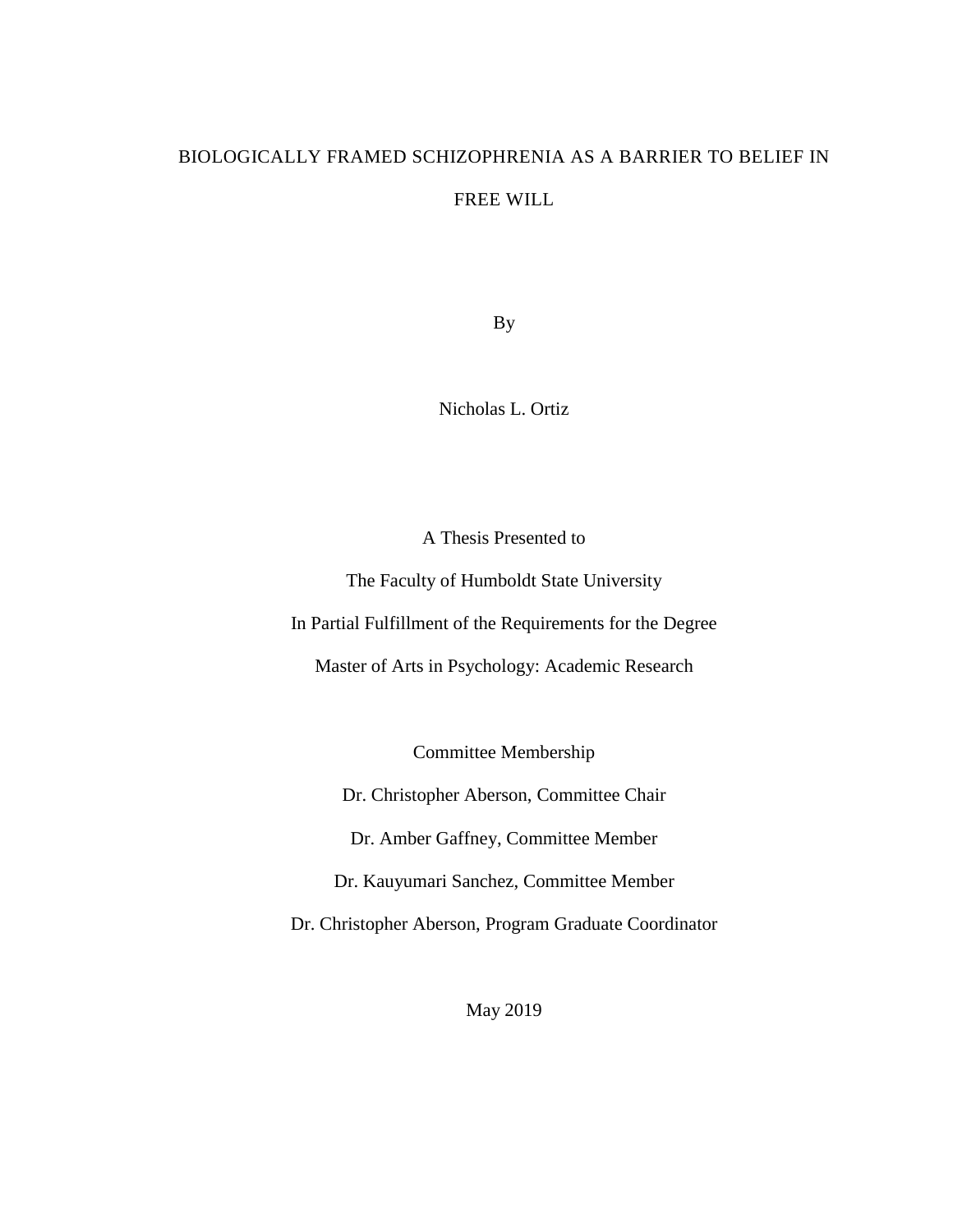#### **Abstract**

## <span id="page-1-0"></span>BIOLOGICALLY FRAMED SCHIZOPHRENIA AS A BARRIER TO BELIEF IN FREE WILL

#### Nicholas L. Ortiz

Biologically framing mental illness has certain influences on social-psychological processes related to morality and retribution. The attribution of moral responsibility is thwarted when others believe a transgressor has biologically caused mental illness. Belief in free will works as a function for attributing moral responsibility, which represents an intimate, interdependent connection between both concepts. The current study tested whether or not telling participants a transgressor has biologically caused schizophrenia reduces the belief she is morally responsible, has free will, and reduces general belief in free will. Results found partial evidence to show biologically framing a transgressor's schizophrenia can diminish belief in free will and moral responsibility. Implications of findings, limitations, and directions for future research are discussed.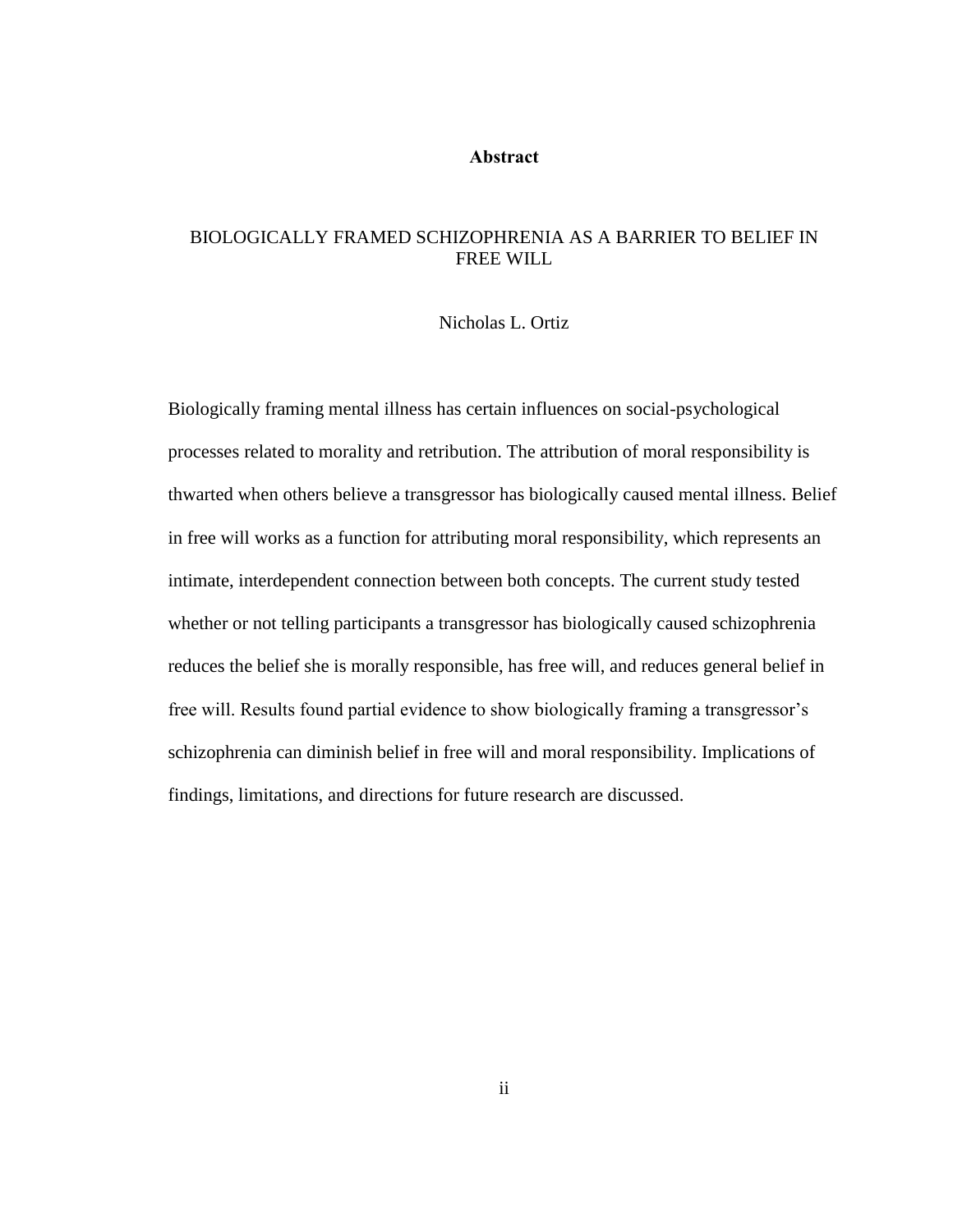# **Table of Contents**

| Consequences of Biologically Based Public Perceptions of Schizophrenia 7 |
|--------------------------------------------------------------------------|
|                                                                          |
|                                                                          |
|                                                                          |
|                                                                          |
|                                                                          |
|                                                                          |
|                                                                          |
|                                                                          |
|                                                                          |
|                                                                          |
|                                                                          |
|                                                                          |
|                                                                          |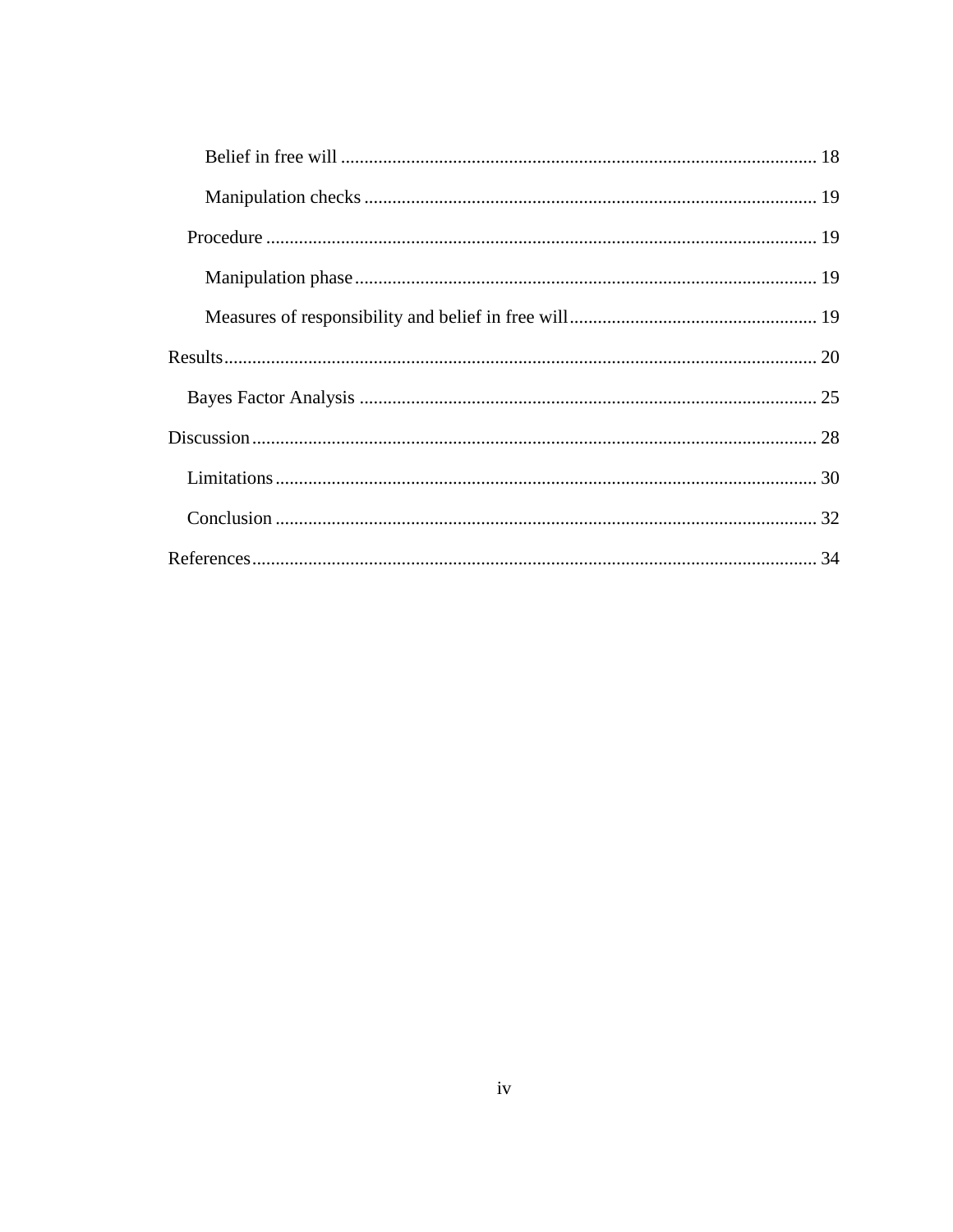# **List of Tables**

<span id="page-4-0"></span>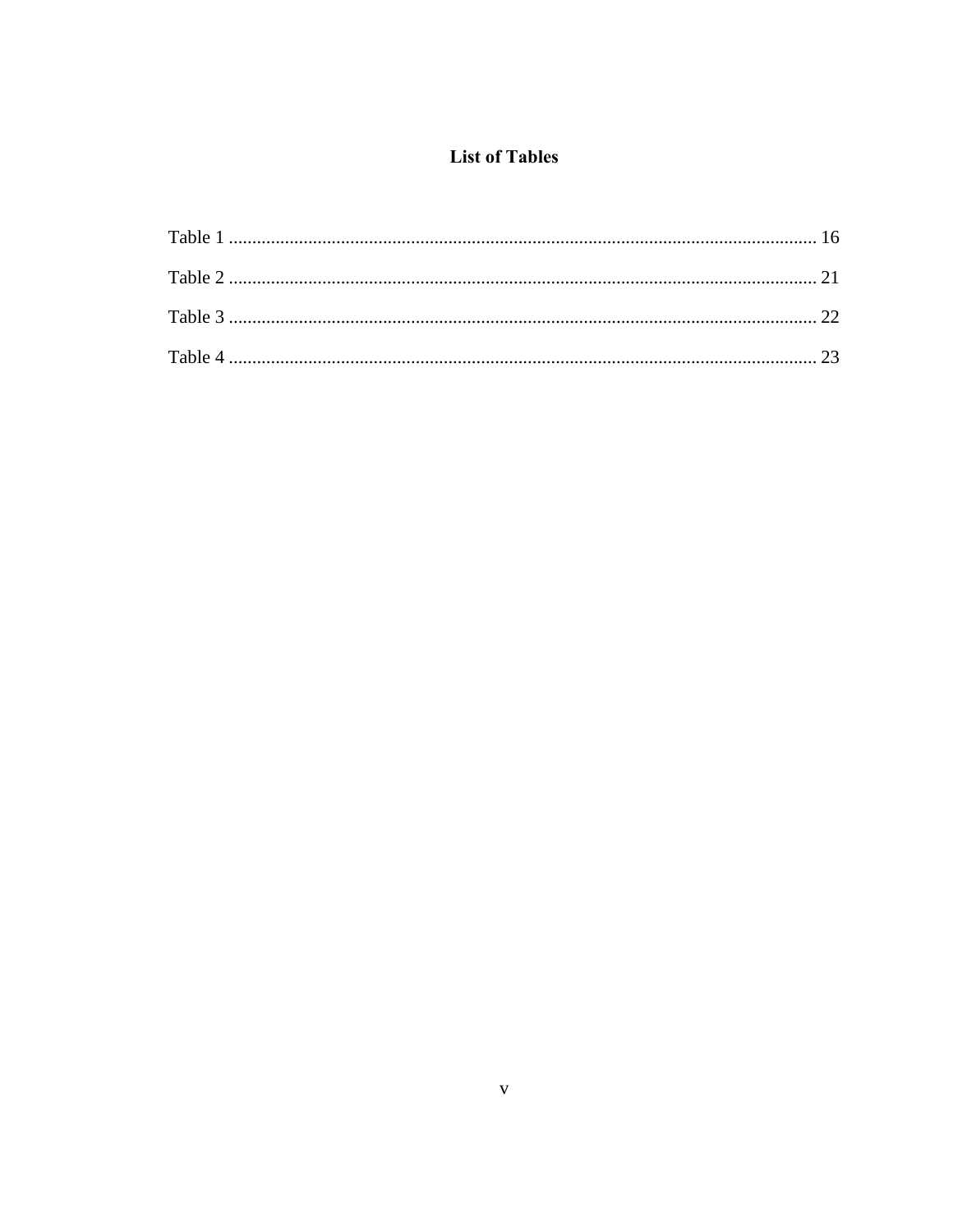#### **Introduction**

<span id="page-5-0"></span>Accepting biological causes of mental illness continues to grow among the public, especially for schizophrenia (Reavley & Jorm, 2014; Schomerus, Matschinger,  $\&$ Angermeyer, 2006). Individuals are more likely to consider genetic and neurochemical causes of schizophrenia than they are with other mental illness (Angermeyer & Matschinger, 2003; Scior & Furnham, 2016). Biological framings of mental illness affect how individuals hold the afflicted responsible for their actions, specifically immoral/criminal acts. Individuals hold transgressors less morally responsible for their misdeeds when it is known they have mental illness caused by a genetic factor rather than an environmental factor, such as being abused as a child (Monterosso, Royzman, & Schwartz, 2005). Biologically framing mental illness can also mitigate punishment toward transgressors (Shariff et al., 2014).

Both moral responsibility and punishment are conceptually connected with each other. Both are dependent on belief in free will. Belief in free will promotes personal accountability and prosocial behavior while also deterring antisocial behavior (Baumeister & Brewer, 2012). Belief in free will is a function for holding transgressors morally responsible for their misdeeds, thus belief in free will predicts the attribution of moral responsibility. This, in turn, justifies the use of appropriate punishment (Clark et al., 2014). Higher belief in free will promotes prosocial behavior (MacKenzie, Vohs,  $\&$ Baumeister, 2014), while weakening belief in free will promotes antisocial behavior, such as aggression or an unwillingness to help others (Baumeister, Masicampo, & DeWall,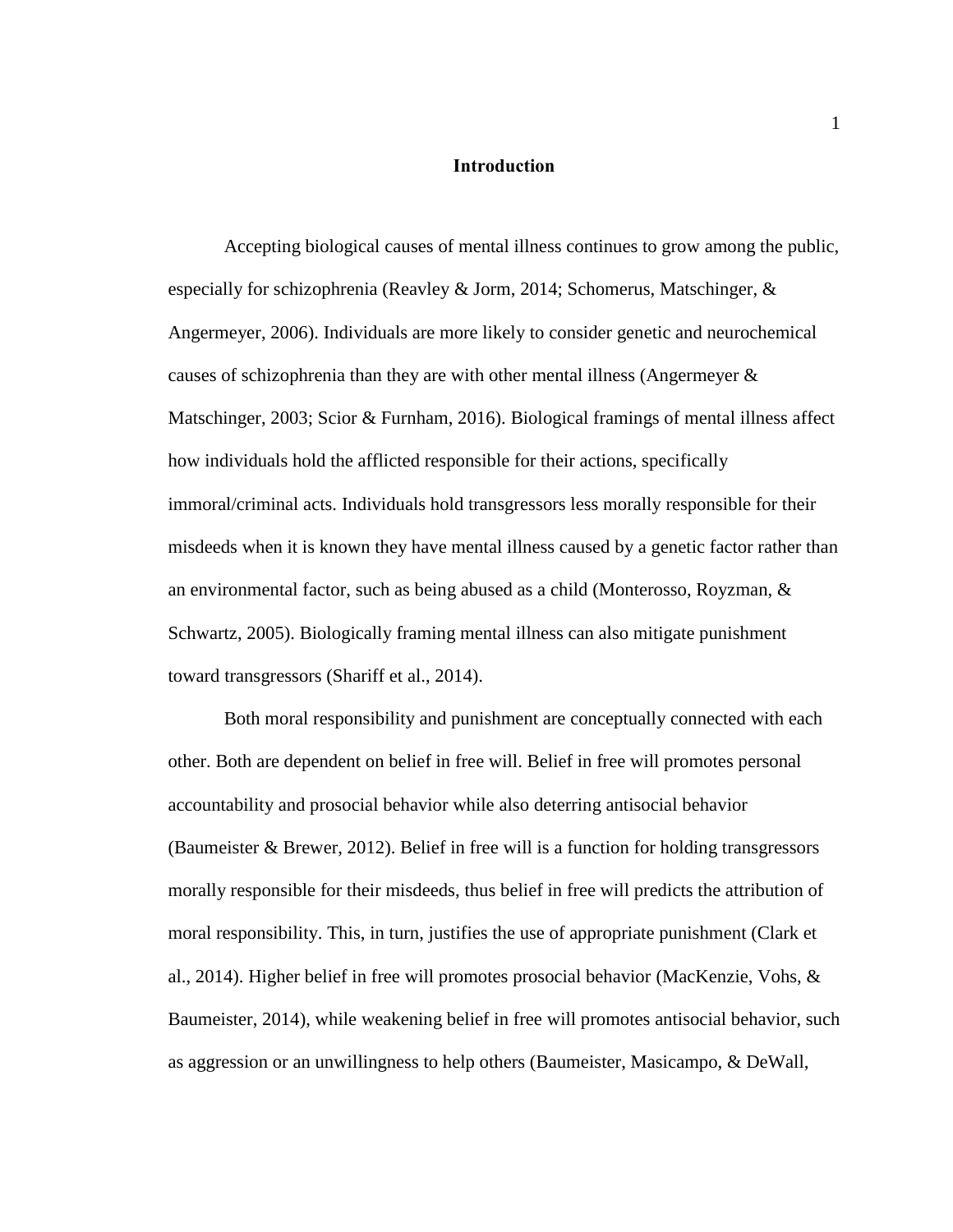2009). A new theoretical model of free will has been introduced by social psychologists, which is connected to the idea free will functions as justification for holding wrongdoers morally responsible (Baumeister, 2008).

This concept, called *choice-capacity*, defines free will as having control over one's conscious ability to think and act without other influence or manipulation (Monroe & Malle, 2010). The term "choice-capacity" indicates having self-control also means someone has alternative choice(s). Belief in free will entails the choice to behave or think in any given way; the choice is one's own. An individual with free will also has the capacity to choose another alternative behavior or thought (Baumeister & Monroe, 2014). A young student may see the opportunity to cheat on a test and get away with it; with no internal/external manipulations influencing her, she is able to use her volition and decide to cheat, or she can also choose the alternative and not cheat. This scenario exemplifies the choice-capacity model of free will.

Free will as choice-capacity reflects the social function it plays in holding others accountable for their thoughts and behavior. Free will as having choice or alternative possibilities works as a straightforward concept people use in their daily lives to understand why others behave or think the ways they do, especially in terms of attributing moral responsibility (Monroe, Dillon, & Malle, 2014). If there is evidence a transgressor consciously made the choice to commit an immoral act (i.e. had free will while committing the immoral act), there is justification for holding the individual morally responsible (Clark et al., 2014). Belief a transgressor has free will is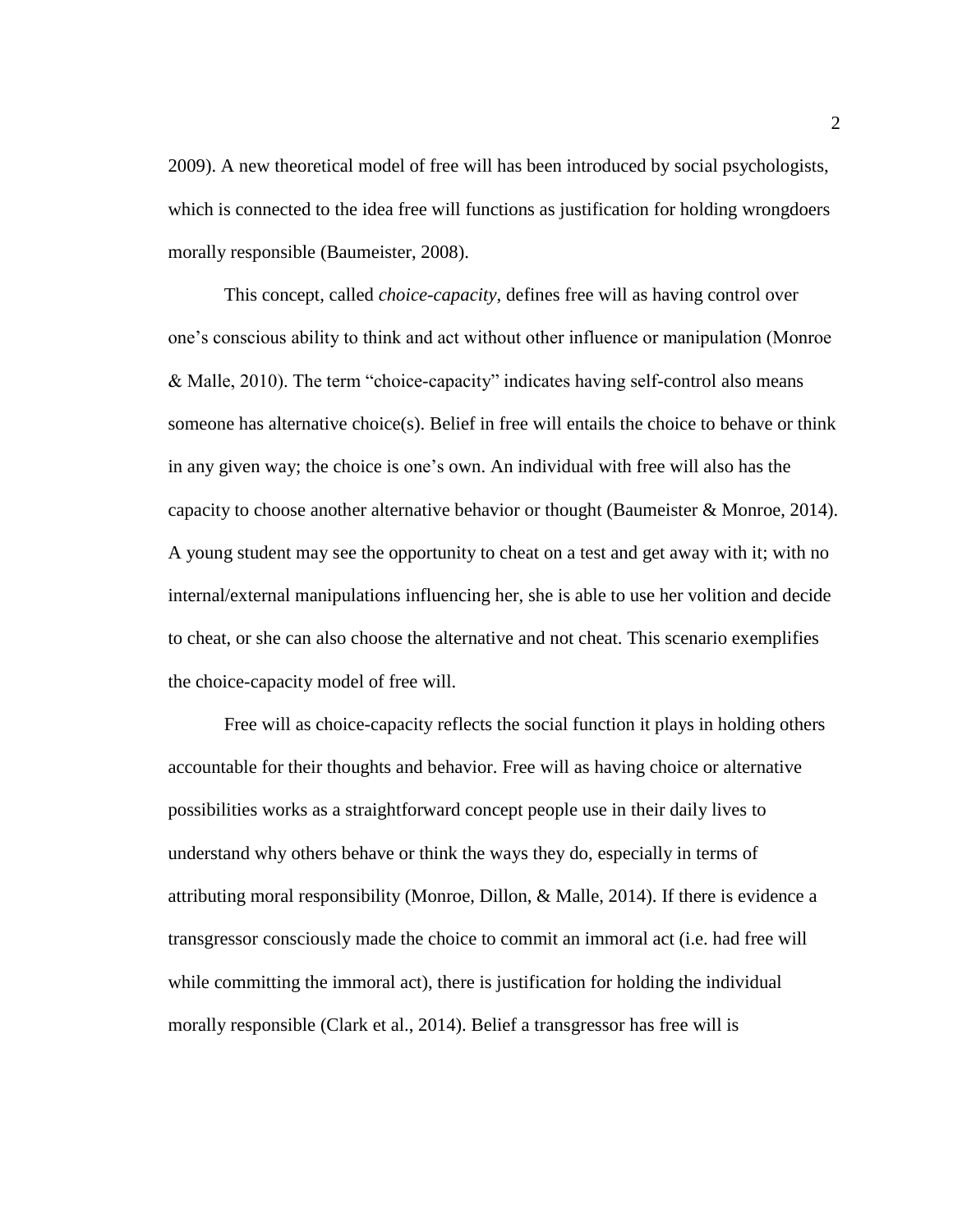characterized by the idea she had alternative choices, and the immoral behavior was not an immanent one.

Some factors can be barriers to holding others morally responsible. Biologically framing the causes of schizophrenia mitigates blaming those ailed for having the illness itself (Haslam & Kvaale, 2015; Kvaale, Gottdiener, & Haslam, 2013a). Biologically explaining immoral behavior inhibits the attribution of moral responsibility. Knowing a transgressor has a genetic illness, for example, weakens one's ability to fully hold the transgressor responsible for his behavior (Monterosso et al., 2005). No research, to the best of my knowledge, has specifically focused on how free will and moral responsibility may be affected by biologically framing perceptions of schizophrenia.

If biologically framing bad behavior obstructs both moral responsibility and punishment, it would be rational to suggest free will is affected as well (Meynen, 2010). Belief in free will is a prerequisite for attributing moral responsibility. That is, one must believe a transgressor acted using his own free will in order to hold him morally responsible for his transgression. The obstruction of moral attribution would suggest free will is weakened (Clark et al., 2014).

While the shift in public perception toward those with schizophrenia inhibits blame for being ailed, it also leads to certain negative outcomes, such as fear and avoidance toward those with schizophrenia (Dietrich, Matschinger, & Angermeyer, 2006). People believe having schizophrenia is positively associated with dangerous, unpredictable behavior (van 't Veer, Kraan, Drosseart, & Modde, 2006). These stigmatizing responses are not surprising if the public believes a person with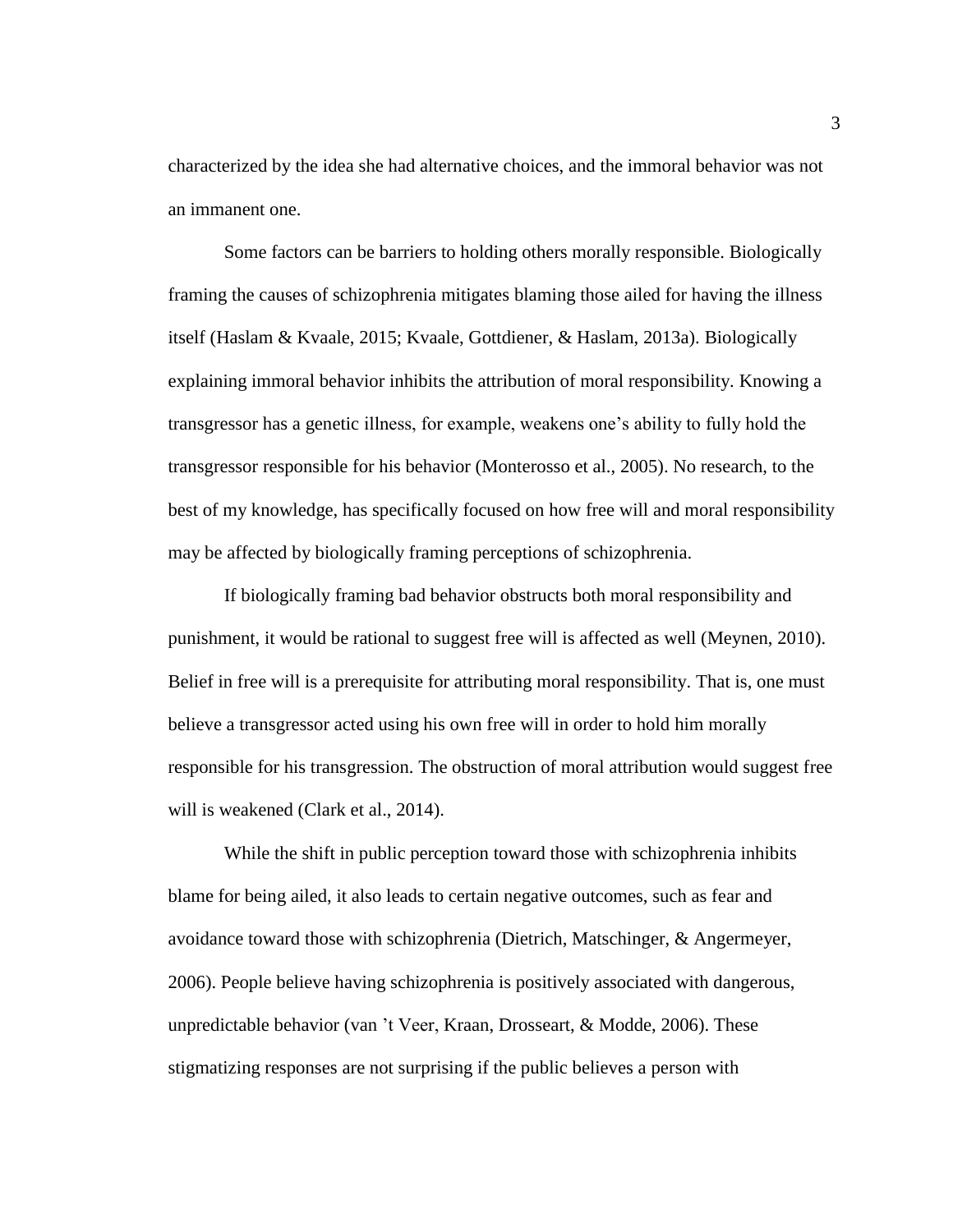schizophrenia's free will is suppressed by biological factors. Individuals under the impression a person with schizophrenia lacks volition may believe she is also dangerous and unpredictable, which could likely lead to fear and avoidance.

A biological understanding of schizophrenia will continue to grow, which suggests a dubious future for those ailed. The need to understand how biologically framing mental illness affects people's views toward those with schizophrenia is necessary. The current study tested whether or not biologically framing schizophrenia weakens the belief those ailed, and people in general, have free will.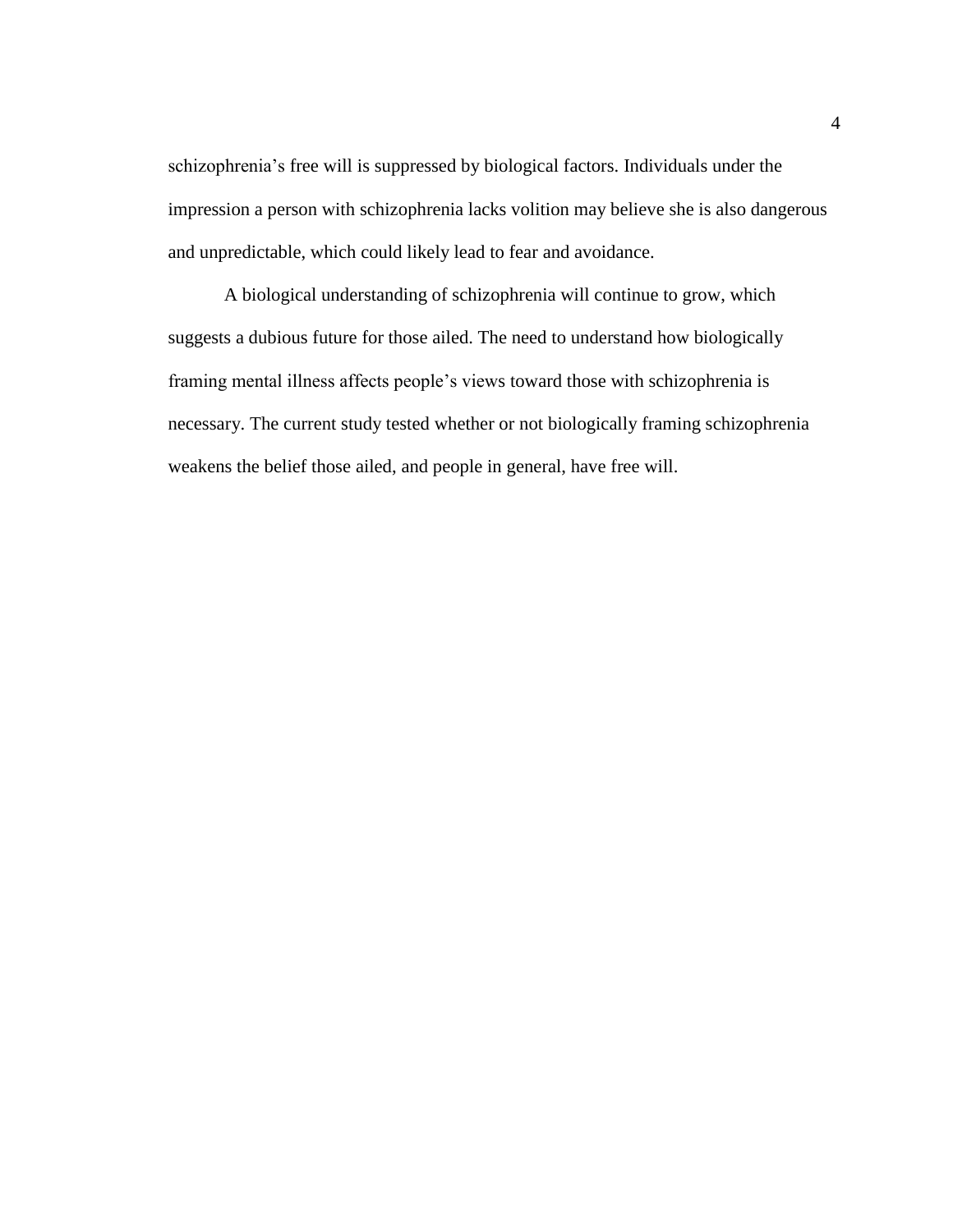#### **Literature Review**

### <span id="page-9-1"></span><span id="page-9-0"></span>**Growing Familiarity with Biological Causes of Schizophrenia**

A biological perspective of mental health continues to grow among the public (Schnittker, 2008). People more often believe genetic/hereditary and neurochemical factors are causes of mental illness than in the 1990s (Reavley & Jorm, 2014). One reason for this trend is the growing influence of neuroscience in social media and the medical field (Haslam, 2011; O'Connor, Rees, & Joffe, 2012). People had commonly believed the causes of mental illness are due to environmental/psychosocial factors (e.g. stress at work), while dismissing the idea mental health is biologically based.

Accepting a biological basis is also illness-specific. People are more likely to attribute the cause of schizophrenia to genetics or a neurochemical imbalance than they do for other mental illness. Individuals, for example, attribute biologically based factors to schizophrenia more so than intellectual disability (Scior & Furnham, 2016) and depression. Individuals tend to believe major depression is caused by psychosocial factors, such as major life events or stress at work (Angermeyer & Matschinger, 2003; Dietrich, Beck, Bujantugs, Kenzine, Matschinger, & Angermeyer, 2004). People are twice as likely to endorse biological causes of schizophrenia than major depression (Angermeyer, Millier, Rémuzat, Refaï, & Toumi, 2013).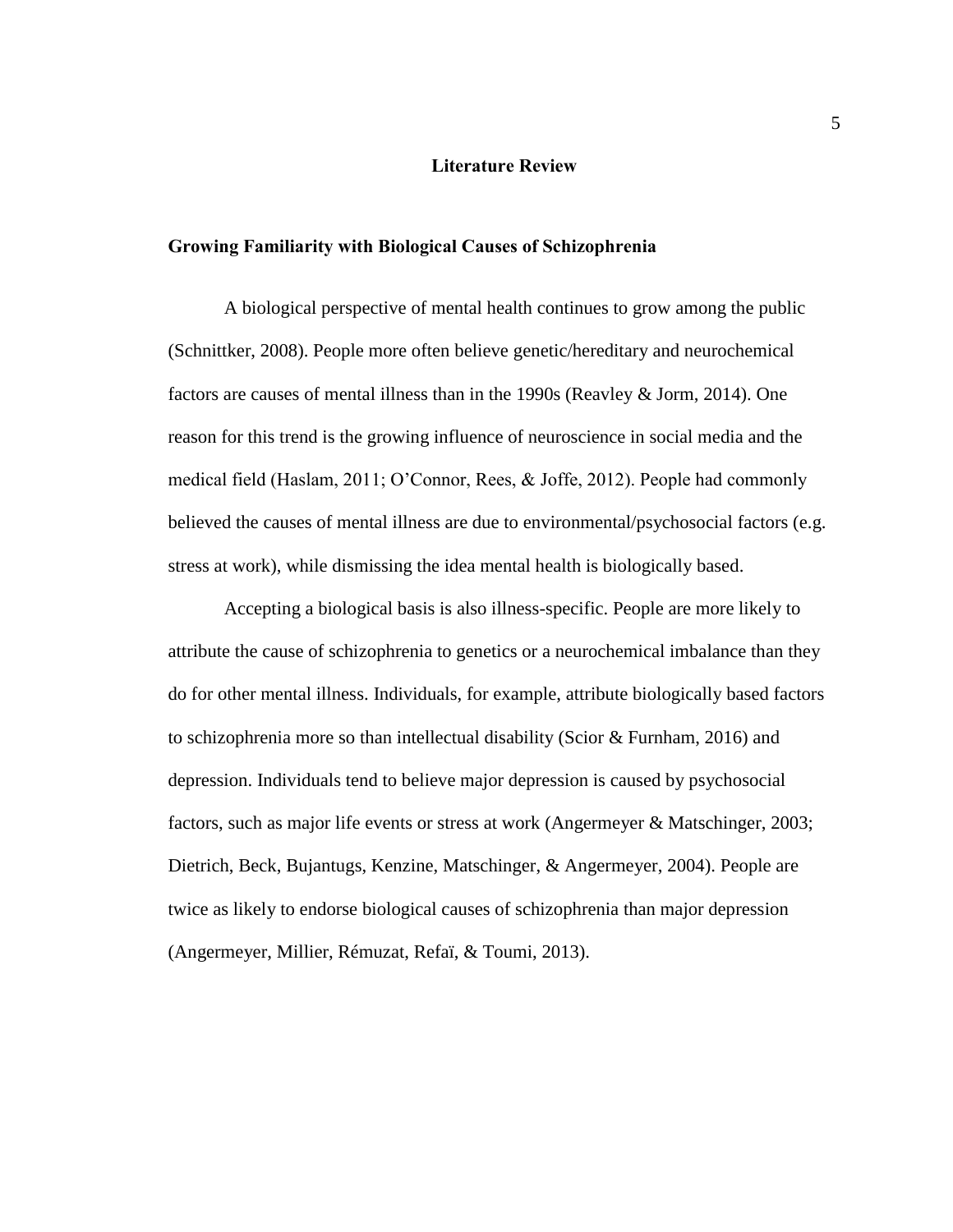#### <span id="page-10-0"></span>**Contemporary Belief in Free Will and Moral Responsibility**

The current study also examines the intimate relationship between moral responsibility and belief in free will. The choice-capacity model defines free will as the capability (i.e. capacity) to make decisions using one's own volition, without any internal or external manipulation (Monroe & Malle, 2010; Nahmias, Shepard, & Reuter, 2014). Individuals associate free will with having choices or alternative possibilities. People are more confident in their actions when they believe they had the choice to act (Feldman, Baumeister, & Wong, 2014). Having alternative possibilities is an essential characteristic of free will, as it shows a person is not constrained or manipulated by other external factors where only one option is possible (Baumeister, 2008; Meynen, 2010).

Self-control is also related to having free will (Monroe et al., 2014) and is another fundamental component to the choice-capacity model (Baumeister, 2008; Lavazza & Inglese, 2015). Research supports this rationale. Reducing belief in free will weakens self-control (Rigoni, Kühn, Gaudino, Sartori, & Brass, 2012) and diminishes self-agency, or the idea one is in control of her thoughts and behavior (Lynn, Muhle-Karbe, Aarts, & Brass, 2014).

<span id="page-10-1"></span>**Moral responsibility**. Moral responsibility is often conceptualized in terms of how it relates to free will. Moral responsibility focuses on holding others accountable for their behavior, as their actions were based on their own conscious choice to engage in the behavior (Kozuch & McKenna, 2015). The concept *responsible autonomy* connects moral responsibility with free will. Responsible autonomy describes free will as a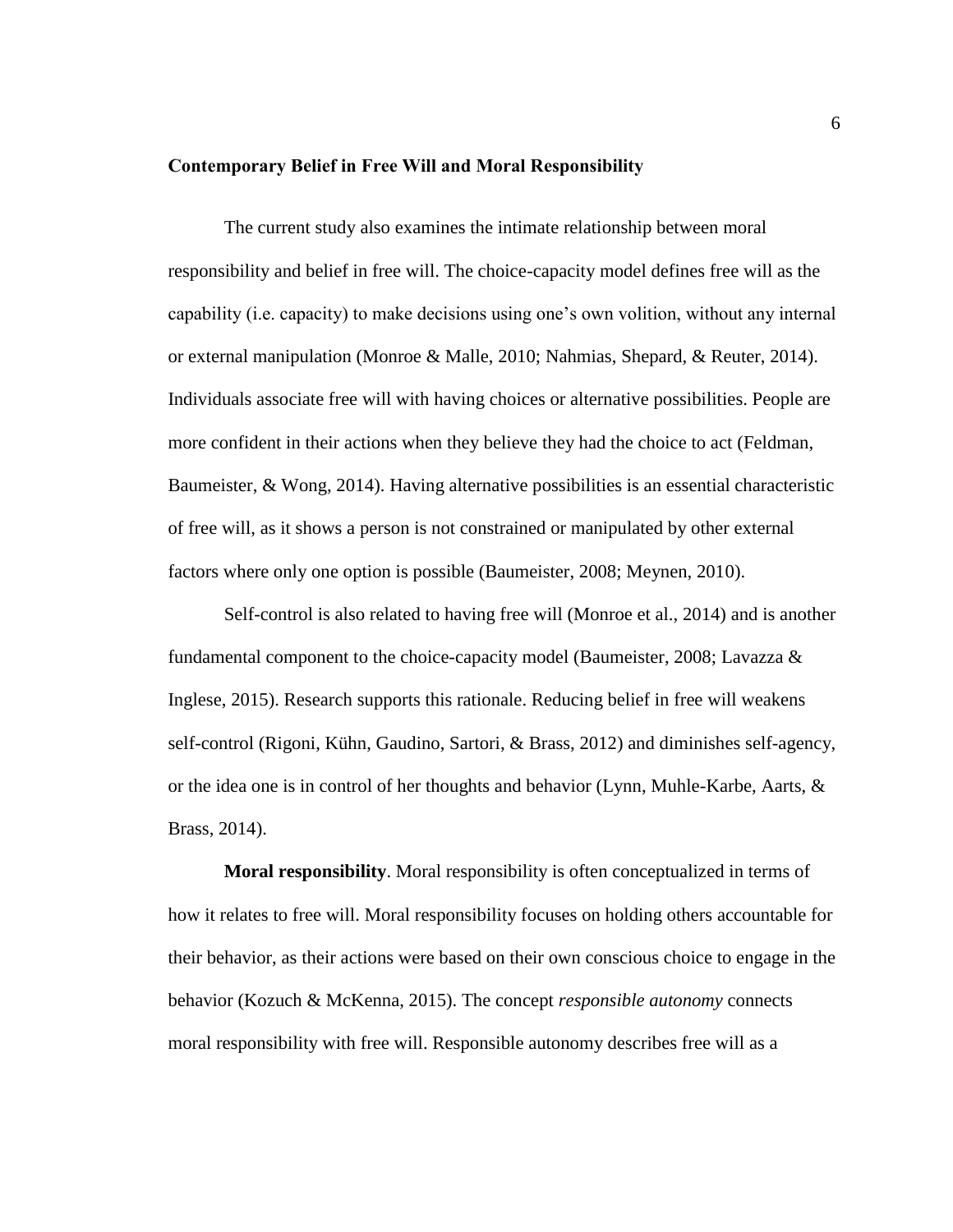capability to make conscious decisions while acknowledging such freedom requires the understanding one is self-governing (Baumeister & Monroe, 2014). Free will and moral responsibility work, in part, at a societal level to promote cooperation and prosocial behavior by reminding people of their own accountability (Baumeister, 2008; Clark et al., 2014). Free will reminds individuals their actions have consequences.

Several studies support this concept. Disbelief in free will increases aggressive behavior, reduces helpfulness (Baumeister et al., 2009), and facilitates cheating (Vohs & Schooler, 2008). Increasing belief in free will promotes gratitude (Mackenzie et al., 2014) and reduces prejudiced beliefs toward racial outgroups (Zhao, Liu, Zhang, Shi, & Huang, 2014). These results serve as strong evidence free will promotes prosocial behavior by reminding people of their own responsible autonomy. When people are under the impression they do not have free will, they feel less responsible for their actions, which is related to an increase in bad behavior. Self-accountability is thwarted when the belief in free will is weakened.

### <span id="page-11-0"></span>**Consequences of Biologically Based Public Perceptions of Schizophrenia**

One consequence of biologically framing perceptions of mental illness is it mitigates attribution of responsibility for being ailed (Kvaale, Haslam, & Gottdiener 2013b; Rüsch, Todd, Bodenhausen, & Corrigan, 2010). Individuals are less willing to blame others for having schizophrenia when it is introduced as a biological illness, rather than a psychosocial illness (Haslam & Kvaale, 2015; Kvaale et al., 2013a; Lincoln,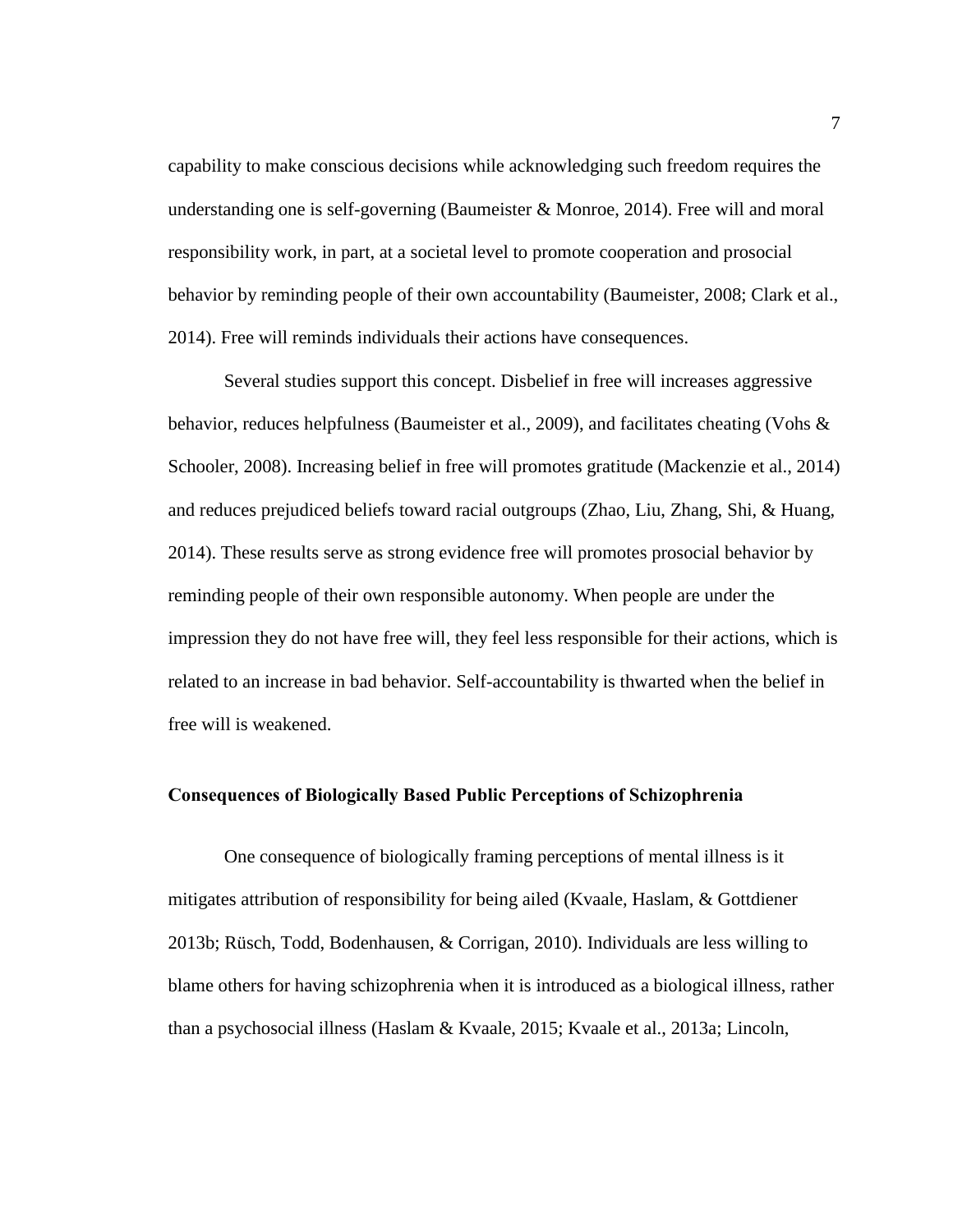Arens, Berger, & Rief, 2008). Framing schizophrenia as a chemical imbalance can even reduce self-blame for being ailed (Deacon & Baird, 2009).

Under most conditions, people are motivated to hold transgressors morally responsible for their behavior, sanctioning punitive measures when necessary to promote social cohesion (Carlsmith, Darley, & Robinson, 2002; Clark et al, 2014; Ditto, Pizarro, & Tannenbaum, 2009). Knowing a transgressor has a biologically caused mental illness, however, is a barrier to holding him morally responsible for his actions, even for unscrupulous acts. Individuals are less likely to hold even a murderer fully culpable when his actions are explained biologically rather than psychosocially (Monroe et al., 2014; Monterosso et al., 2005).

### <span id="page-12-0"></span>**Belief in Free Will and Biological Schizophrenia**

Knowing a transgressor has a biologically caused illness limits attribution of moral responsibility. This leads to the question: Is belief in free will also affected when biologically framing schizophrenia? If free will is intimately connected to moral responsibility, and biologically framing mental illness mitigates the attribution of responsibility, is belief in free will weakened?

No research I am aware of focuses on whether or not biologically framing schizophrenia mitigates the belief those with schizophrenia have free will. I believe free will likely plays a role in past findings showing biologically framed mental illness blocks the attribution of moral responsibility. First, there is already research showing biological perceptions of mental illness lead to less attribution of moral responsibility (Monroe et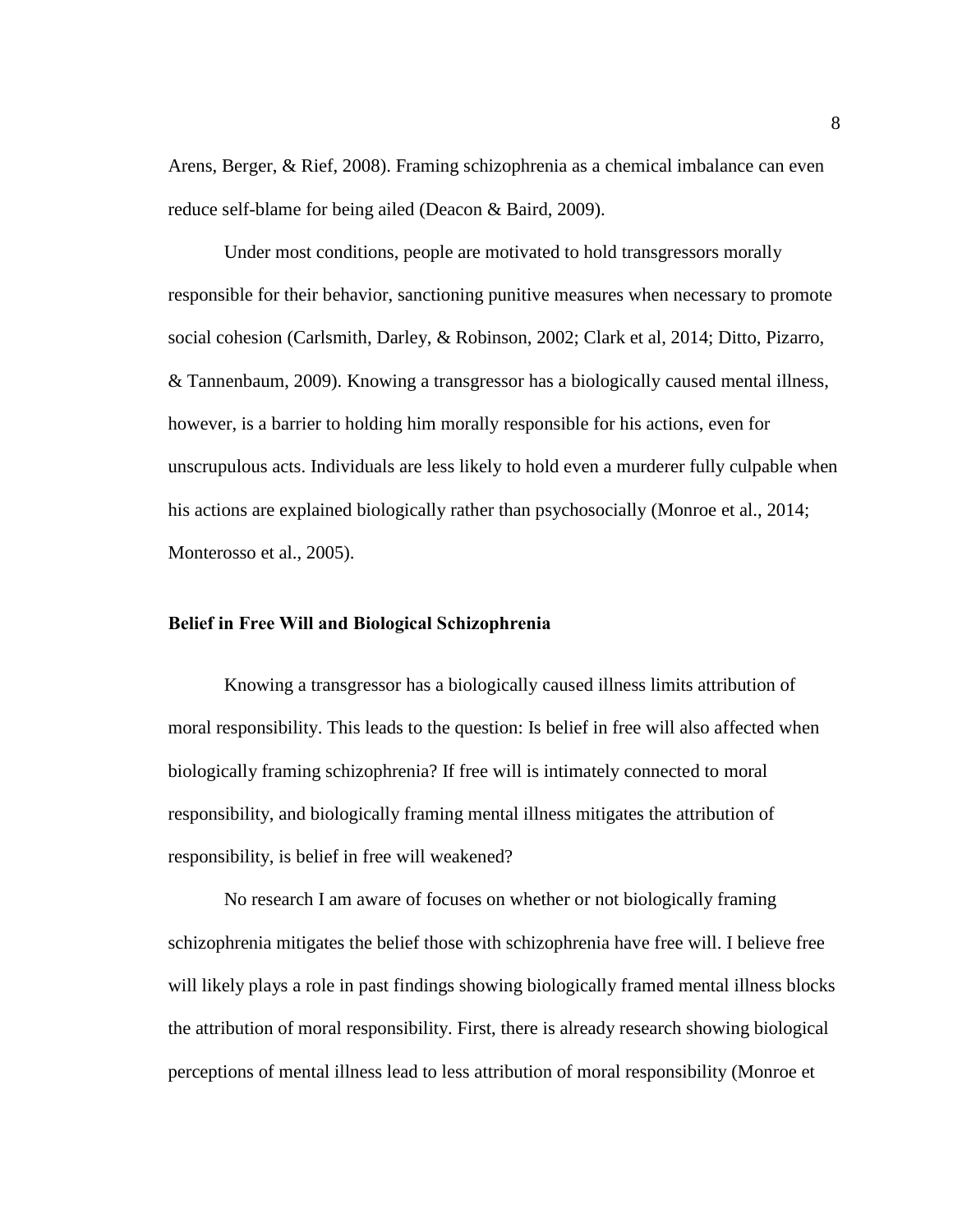al., 2014). Free will functions as a prerequisite for the attribution of moral responsibility and the justification of punishment. If there is evidence to show this, it would be logical free will would also be diminished. The inability to hold a transgressor morally responsible would suggest the transgressor was not in control of her behavior. She, in other words, did not have complete free will. This is clear because attributing moral responsibility requires the belief the transgressor has free will (Clark et al., 2014).

The mere consideration of one's own physiological state can be enough to inhibit belief in free will. Feelings of sexual desire, physical fatigue, and the desire to relieve one's bladder can weaken belief in free will. Those with epilepsy and panic disorder, illnesses characterized by a lack of self-control, report less belief in free will than those without such illnesses (Ent & Baumeister, 2014). Similar results have shown focusing on physiological processes (e.g. heart rate) reduces the desire to hold a transgressor morally responsible (Gray, Knobe, Sheskin, & Bloom, 2011). When individuals consider themselves and others as tangible, complex physiological system, their willingness to believe in free will and attribute moral responsibility is diminished. People believe transgressors have less self-control or free will when behavior is explained using neuroscientific evidence (Cheung & Heine, 2015; Schooler, Nadelhoffer, Nahmias, & Vohs, 2014). Behavior from this perspective is based more on biological, automatic behavior than free will.

Describing schizophrenia as a brain or hereditary disease leads to the belief those with schizophrenia lack self-control (Dietrich et al., 2006). Describing mental illness in biological terms, or even the exposure to neuroscientific literature leads to mitigated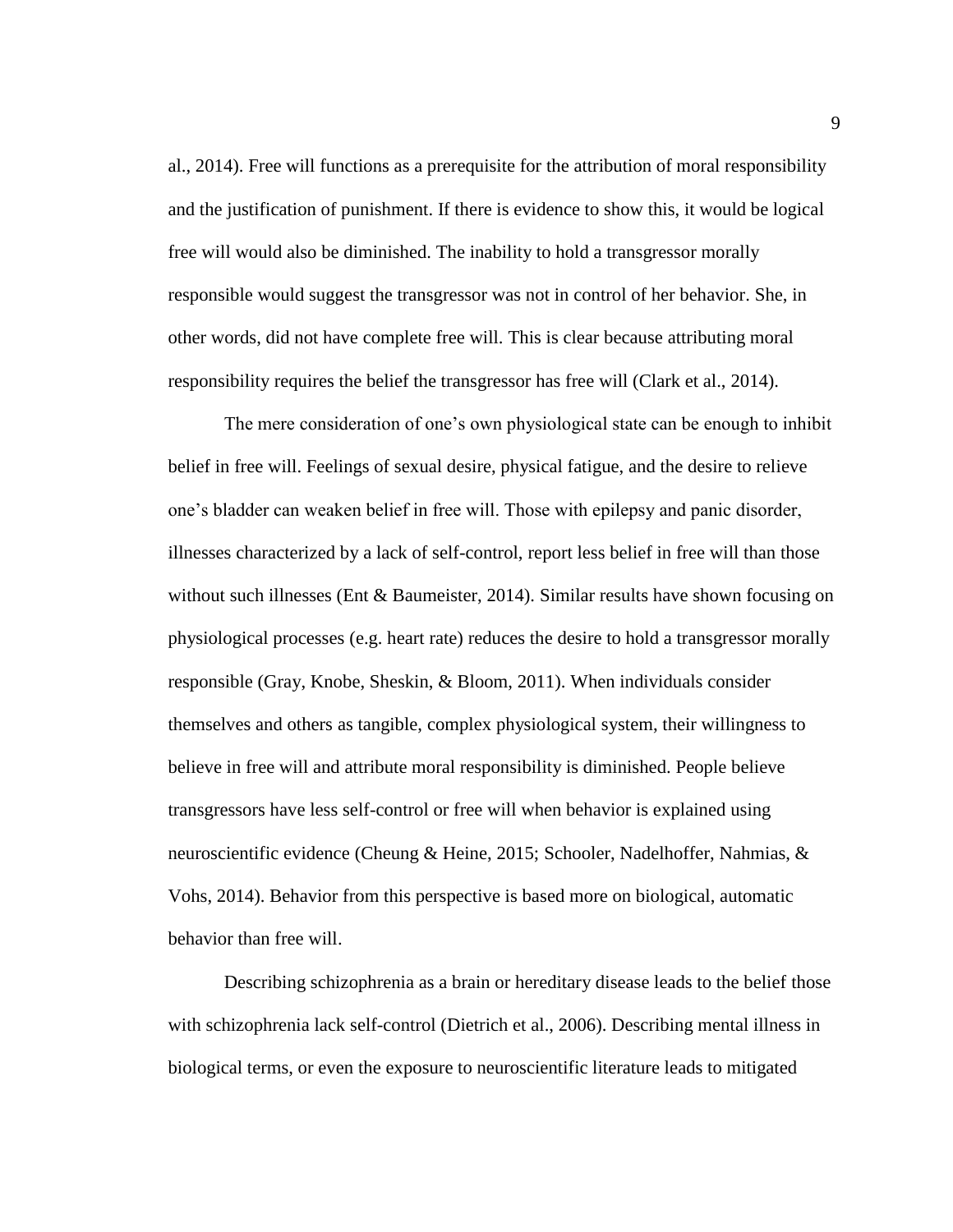punishment toward transgressors with mental illness (Shariff et al., 2014). The justification of punishment for bad behavior is dependent on knowing the accused had free will and is morally responsible for the transgression (Clark. et al., 2014). Although individuals are motivated to hold transgressors morally responsible and punish them, biologically framing mental illness mitigates these processes.

While no research has focused on schizophrenia as a possible threat to free will, one study focused on biologically related mental illness as a direct threat to belief in free will. Monroe et al. (2014) found participants attributed lower choice-capacity, selfcontrol, and free will to a transgressor if his behavior was attributed to a brain disease. This work found choice-capacity and acting with intent are positively associated with belief in free will. More importantly, explicitly depicting immoral behavior being caused by a brain disease, not the transgressor himself, can obstruct belief in free will. These findings suggest biologically framing schizophrenia obstructs belief in free will.

The current study used the theoretical relationship between moral responsibility and increased belief in free will to test the potential effect biologically framing schizophrenia has on moral responsibility and two forms of belief in free will. By having individuals consider immoral behavior, they are motivated to hold a transgressor morally responsible, which influences them to believe in free will. People have higher belief in free will when they consider immoral behavior than morally neutral behavior (Clark et al., 2014). I believe telling people a transgressor has biologically caused schizophrenia will be enough for people to believe this transgressor's free will is diminished. This finding would be especially interesting when considering individuals are otherwise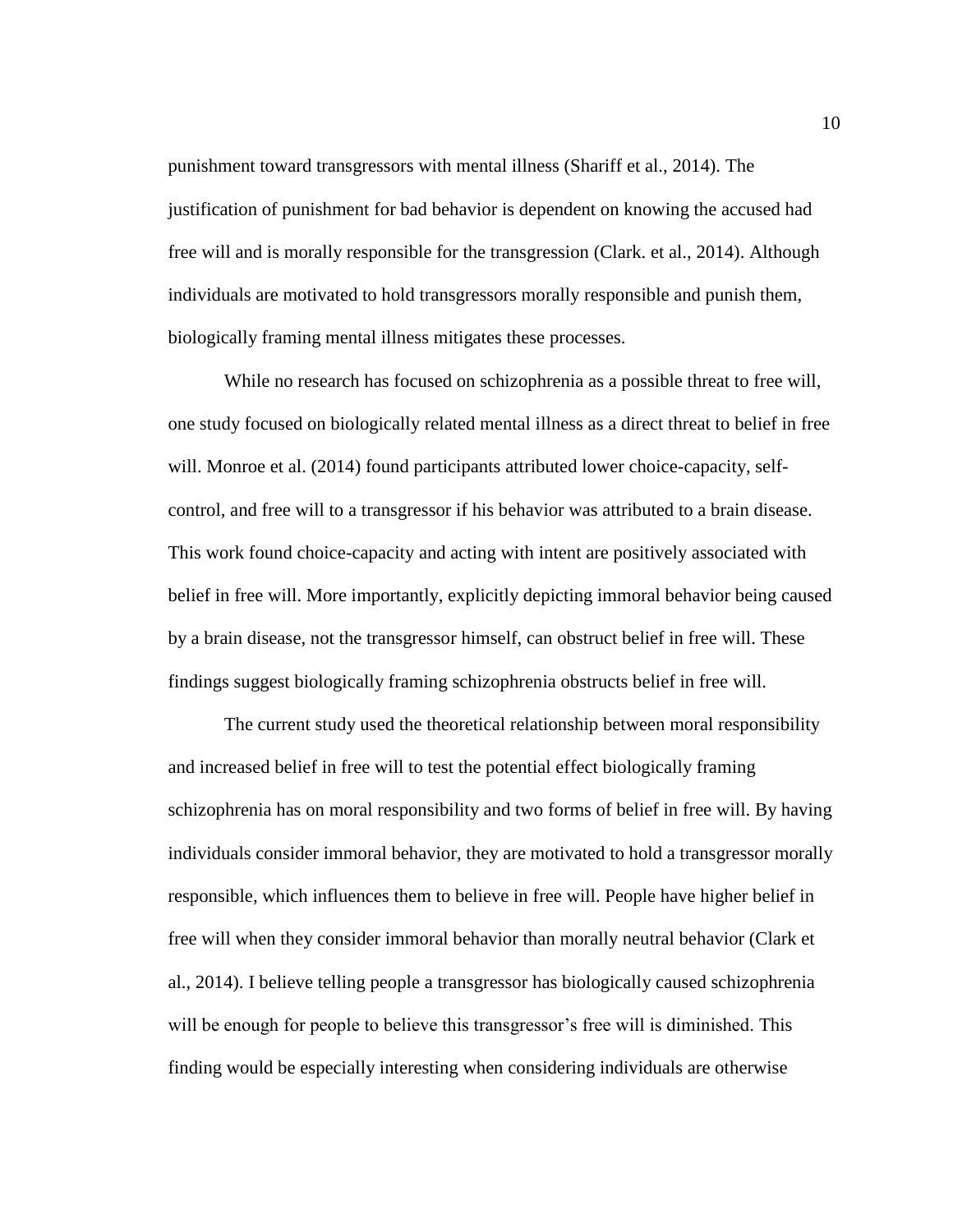motivated to hold transgressors responsible and believe they have free will. Ultimately, people will hold the illness itself morally responsible rather than the transgressor.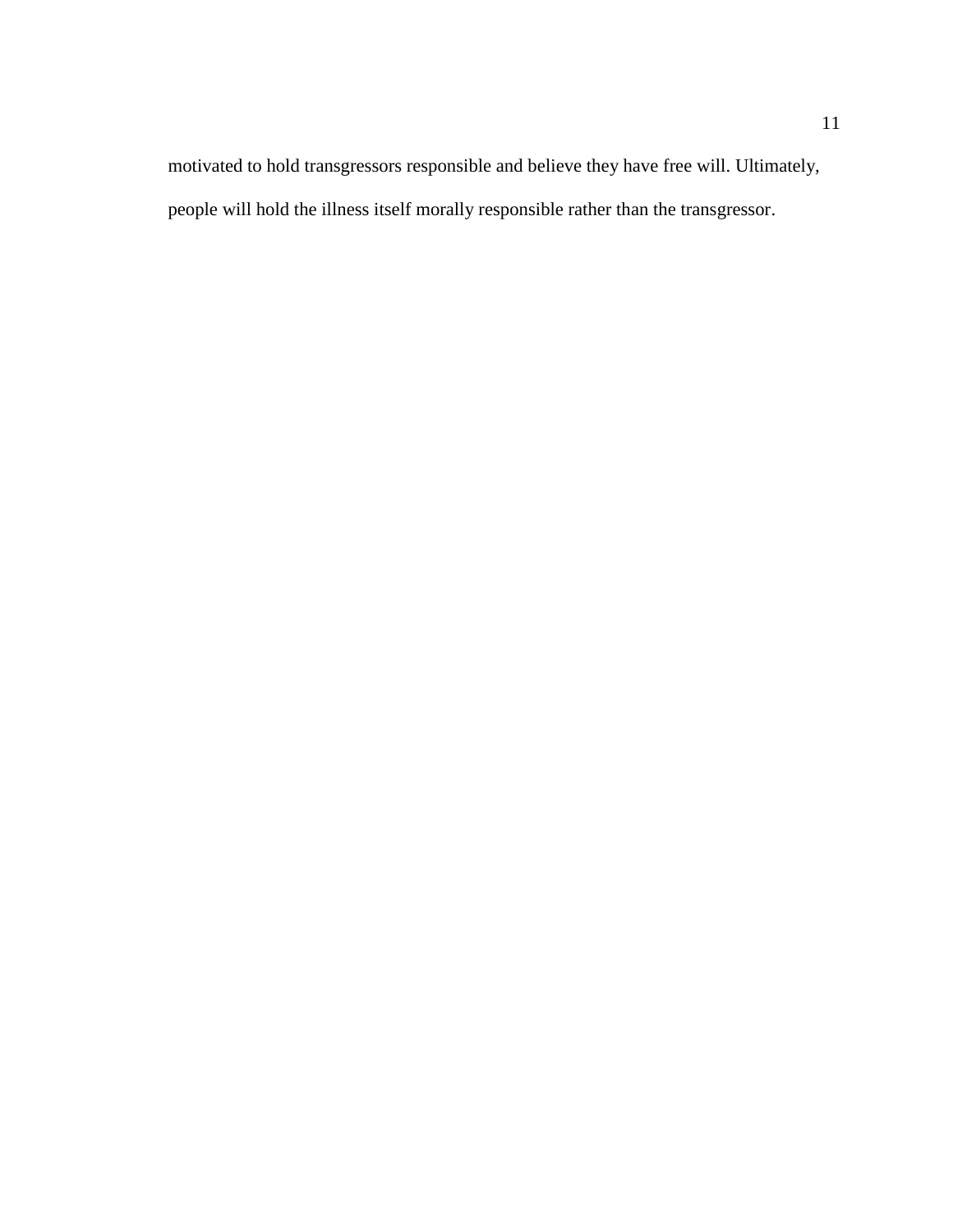#### **Statement of the Problem**

<span id="page-16-0"></span>This study asks whether or not knowing a transgressor has schizophrenia largely caused by a neurochemical imbalance weakens belief in free will. This question is important for two reasons. First, it would test for empirical evidence showing biologically framing public perceptions of schizophrenia mitigates belief in free will. Second, diminished belief in free will may explain avoidance, perceived dangerousness, and fear toward those with schizophrenia.

Individuals report anger and uneasiness toward those with schizophrenia more than those with depression. They also believe those with schizophrenia are more aggressive and dangerous than depressed people (Angermeyer & Matschinger, 2003; Schomerus, Matschinger, & Angerymeyer, 2014). Having free will is seen as an essential component to being human (Ogletree, Oberle, Harlow, & Bahruth, 2010). The belief a person with schizophrenia lacks self-control may suggest those with schizophrenia are fundamentally different from the rest of the population. These beliefs could induce negative responses toward those with schizophrenia.

### <span id="page-16-1"></span>**Hypotheses**

<span id="page-16-2"></span>**Hypothesis 1.** Participants who read descriptions of an immoral act committed by a transgressor with schizophrenia caused by a chemical imbalance will show less belief the transgressor is morally responsible for her behavior than those who evaluate descriptions of a transgressor with schizophrenia caused by childhood abuse, or when no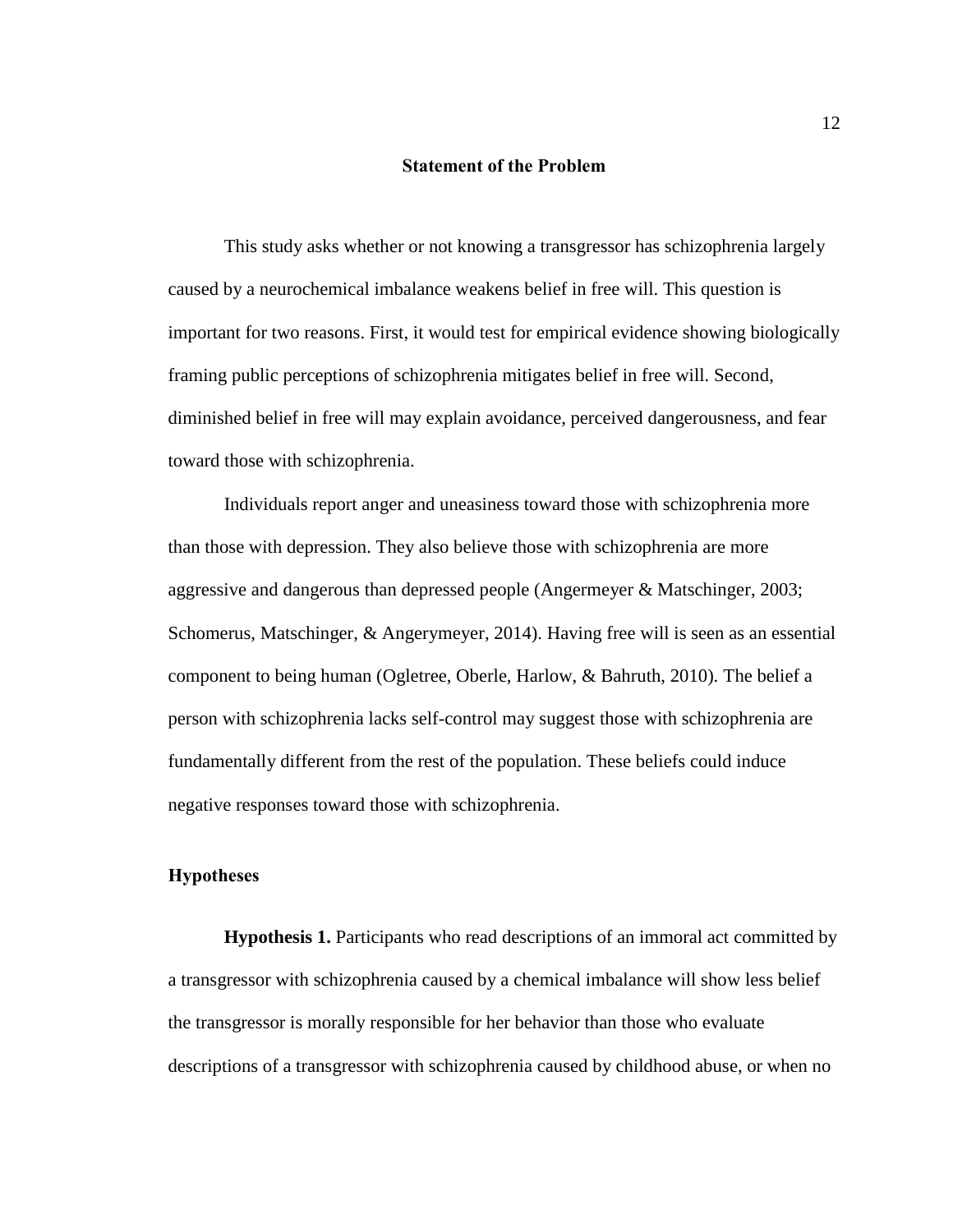mental health information is provided. No difference in moral responsibility will be observed between psychosocial causation and no causal information.

<span id="page-17-0"></span>**Hypothesis 2.** Participants who read descriptions of an immoral act committed by a transgressor with schizophrenia caused by a chemical imbalance will show reduced perceptions of the transgressor's free will than those who evaluate descriptions of a transgressor with schizophrenia caused by being abused as a child, or when no mental health information is provided. No difference in specific belief in free will will be observed between psychosocial causation and no causal information.

<span id="page-17-1"></span>**Hypothesis 3.** Participants who read descriptions of an immoral act committed by a transgressor with schizophrenia caused by a chemical imbalance will show reduced general beliefs about free will compared to those who read descriptions with a transgressor with schizophrenia caused by being abused as a child, or when no mental health information is provided. No difference in general belief in free will will be observed between psychosocial causation and no causal information.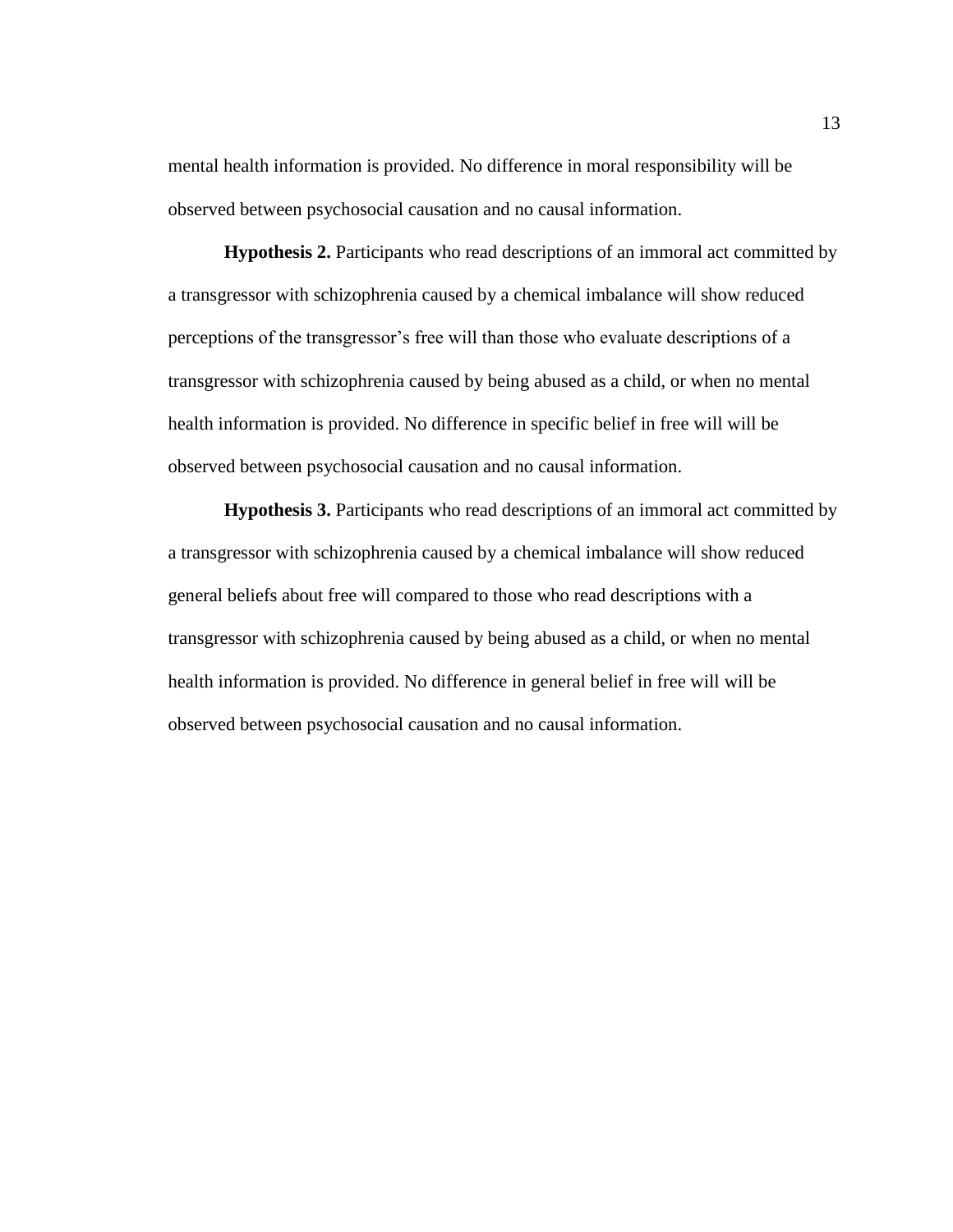#### **Method**

<span id="page-18-0"></span>Participants were randomly assigned to one of three groups. Participants in each group read identical descriptions of an immoral behavior. An initial group (biological) was informed the transgressor has schizophrenia caused by a chemical imbalance in the brain. A second group (psychosocial) was told the transgressor was abused as a child, which caused her schizophrenia. The third group did not receive mental health information (control). All participants were asked to report their belief the transgressor has free will and was morally responsible for her transgression.

### <span id="page-18-1"></span>**Participants**

Two hundred forty-five participants were initially recruited using Amazon's Mechanical Turk (MTurk) and Qualtrics. MTurk is an effective and economic method for collecting data (Buhrmester, Kwang, & Gosling, 2011; Crump, McDonnell, & Gureckis, 2013). Issues regarding spammers (i.e. fake responses) and bots compromising data were approached using attention checks, manipulation checks, and assigned random five-digit identification numbers (Mason & Suri, 2011). Fourteen participants failed attention or manipulation checks and were omitted from the dataset.

A total of 231 participants (111 female), with an average age of  $39.6$  ( $SD = 12.8$ , range 21-75), were used for final analyses. Seventy-five percent (75.3 percent,  $n = 174$ ) of participants were White  $(n = 174)$ , 7.8 percent were Asian  $(n = 18)$ , 7.4 percent were African American ( $n = 17$ ), 6.1 percent were Hispanic or Latino ( $n = 14$ ), 2.6 percent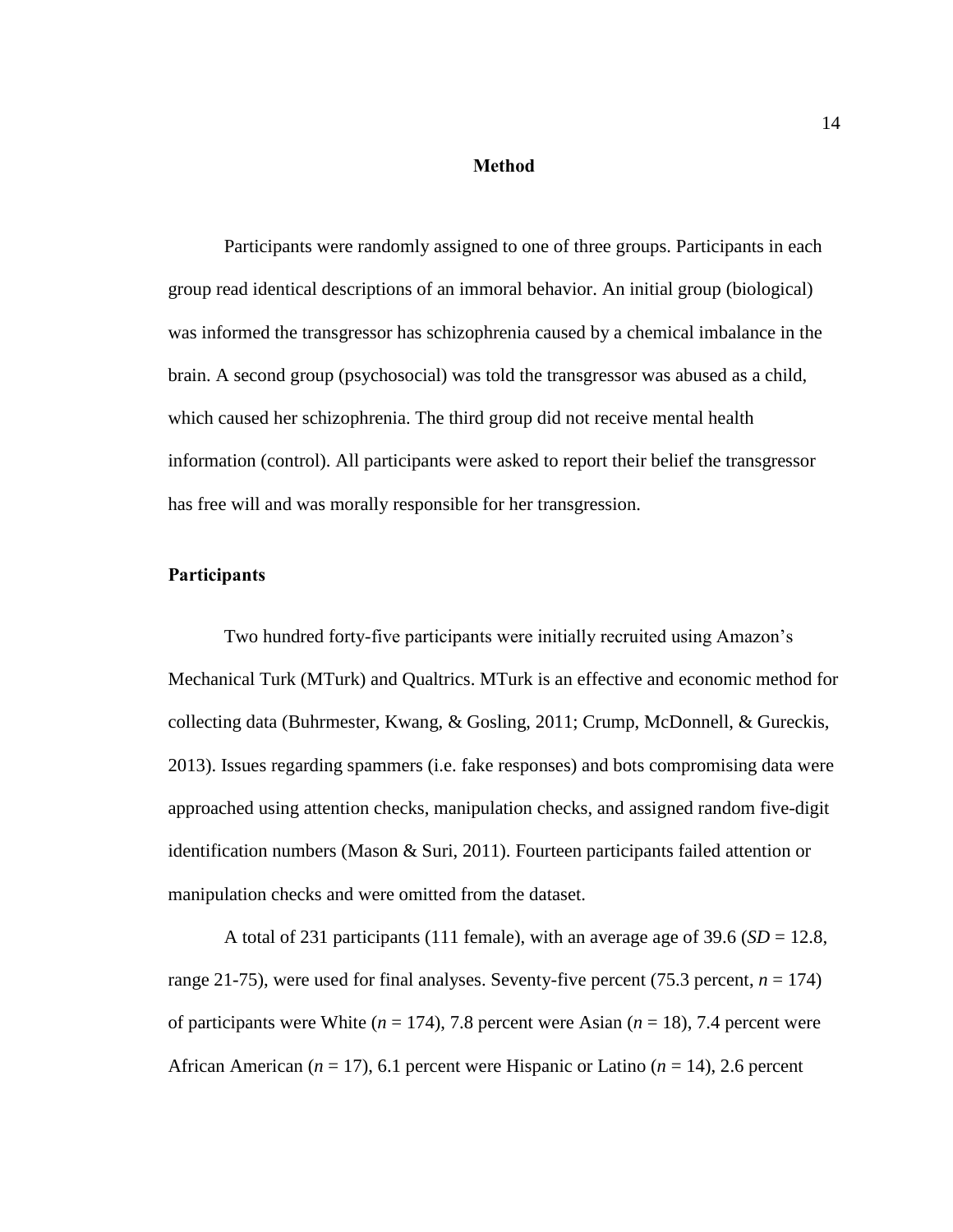were mixed-race  $(n = 6)$ , and less than 1 percent were Native American  $(n = 2)$ , respectively. Table 1 provides demographic frequency counts and associated percentages.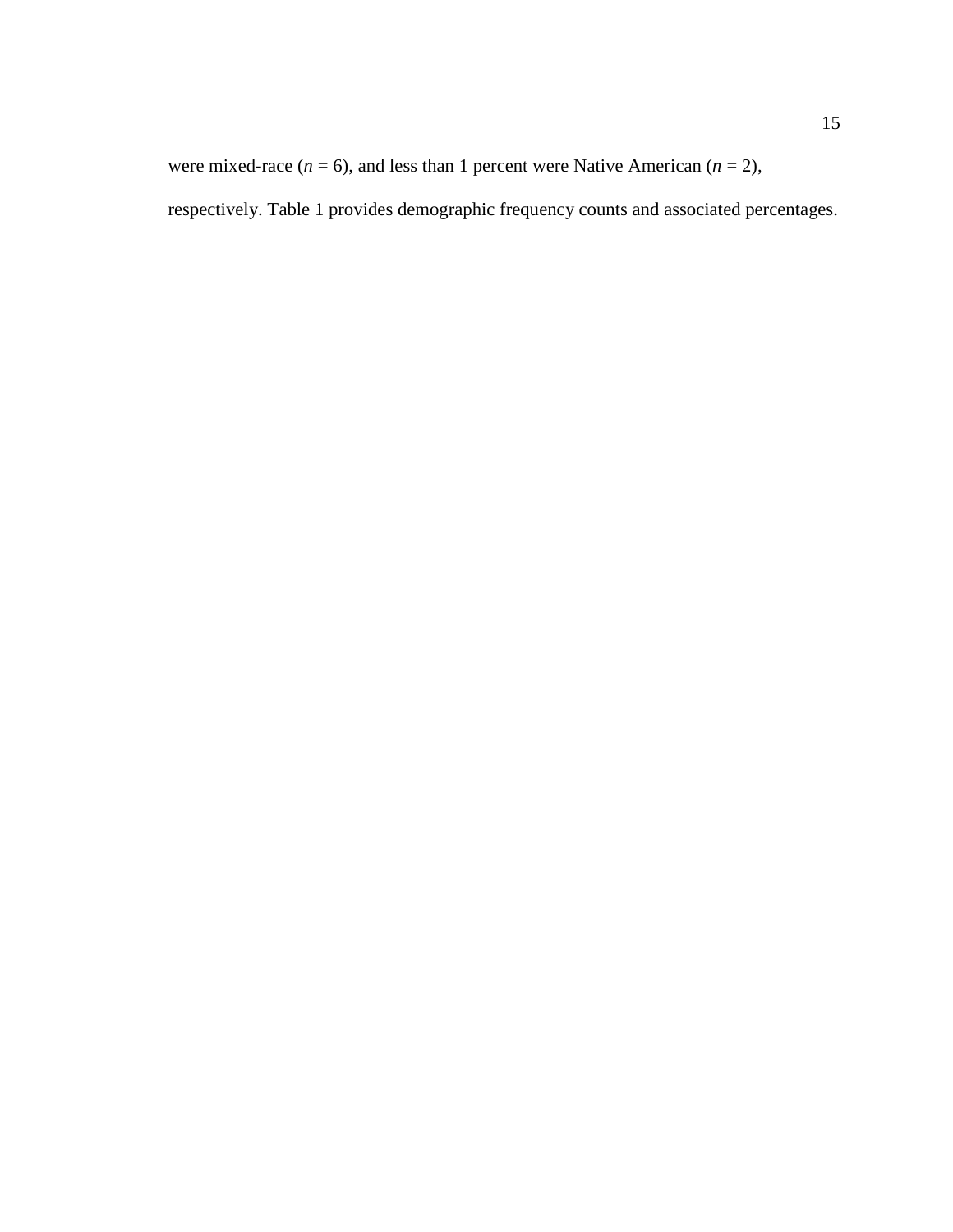# <span id="page-20-0"></span>Table 1

# *Demographic Frequency Counts and Percentages*

|                              | Frequency | Percentage |
|------------------------------|-----------|------------|
| <b>Education</b>             |           |            |
| <b>High School</b>           | 27        | 11.7%      |
| Some College                 | 52        | 22.5%      |
| <b>Associate Degree</b>      | 29        | 12.6%      |
| Bachelor's Degree            | 99        | 42.9%      |
| <b>Graduate Degree</b>       | 24        | 10.3%      |
| Total                        | 231       | 100.0%     |
| <b>Political Affiliation</b> |           |            |
| Democrat                     | 96        | 41.6%      |
| Independent                  | 71        | 30.7%      |
| Republican                   | 54        | 23.4%      |
| None                         | 7         | 3.0%       |
| Other                        | 3         | 1.3%       |
| Total                        | 231       | 100.0%     |
|                              |           |            |
| Group                        |           |            |
| Biological                   | 79        | 34.2%      |
| Control                      | 77        | 33.3%      |
| Psychosocial                 | 75        | 32.5%      |
| Total                        | 231       | 100.0%     |
| Age                          |           |            |
| $21 - 35$                    | 112       | 48.5%      |
| $36 - 50$                    | 71        | 30.7%      |
| 51-65                        | 37        | 16.0%      |
| 66-75                        | 11        | 4.8%       |
| Total                        | 231       | 100.0%     |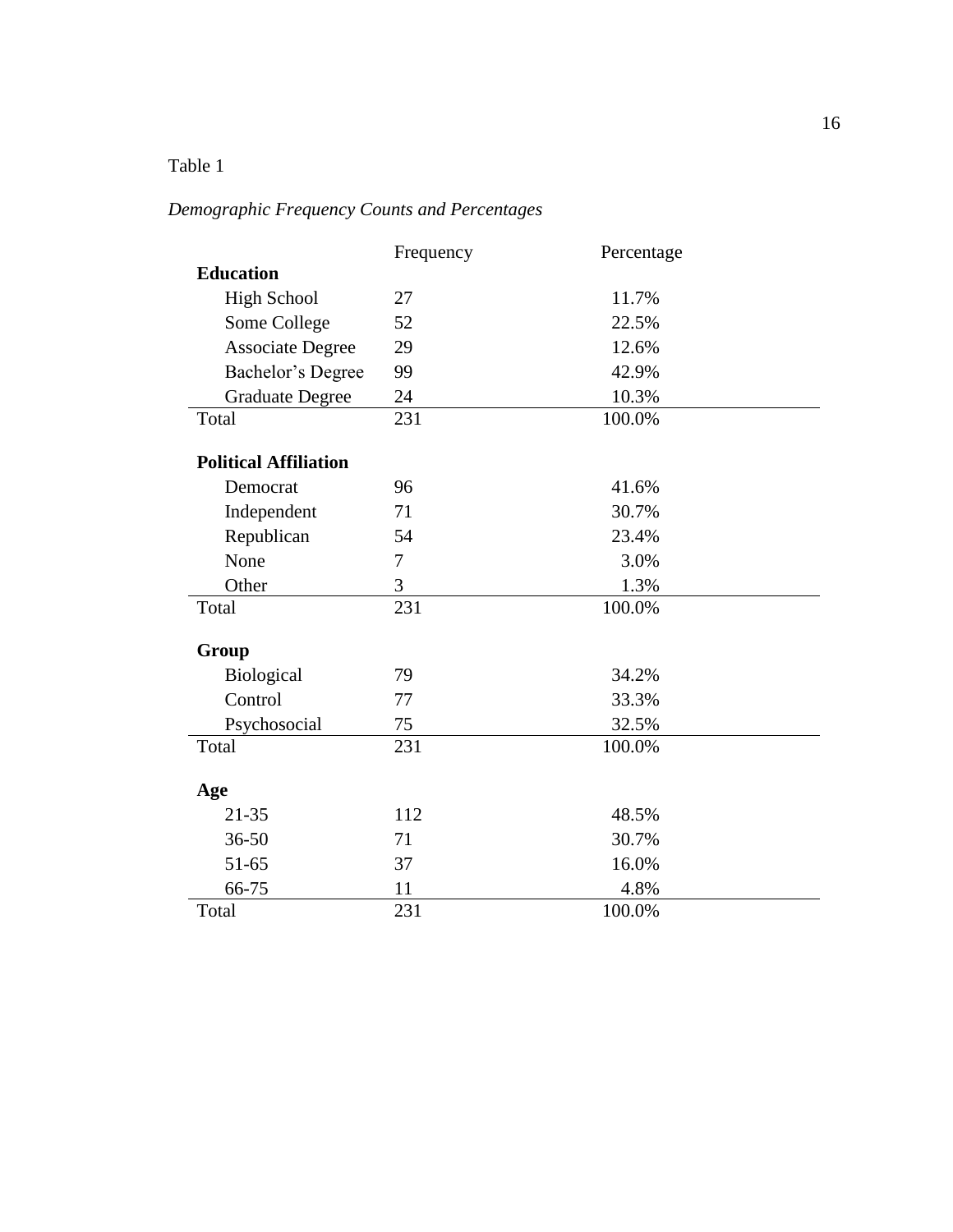### <span id="page-21-0"></span>**Measures and Manipulation**

Participants were randomly assigned to read one of three vignettes describing a character who either has schizophrenia caused by a chemical imbalance in the brain (biological condition), schizophrenia caused by childhood abuse (psychosocial condition), or no mental health problems to mention (control).

<span id="page-21-1"></span>**Biological condition.** Participants in the biological group were asked to read a vignette adapted from Phelan (2005) describing a woman with schizophrenia. The vignette reads:

Imagine Anne. She is a single, 25-year-old. Anne usually gets along well with her family, friends, and coworkers. She enjoys reading and going out with friends. The other day, Anne broke into her neighbor's home and took several items. Anne has schizophrenia. Medical experts believe Anne's schizophrenia is caused by a chemical imbalance in her brain.

<span id="page-21-2"></span>**Psychosocial condition.** Participants in the psychosocial condition read the same vignette used in the biological condition, except the transgressor's schizophrenia is caused by childhood abuse. The vignette reads:

Imagine Anne. She is a single, 25-year-old. Anne usually gets along well with her family, friends, and coworkers. She enjoys reading and going out with friends. The other day, Anne broke into her neighbor's home and took several items. Anne has schizophrenia. Medical experts believe Anne's schizophrenia is caused by her being abused as a child.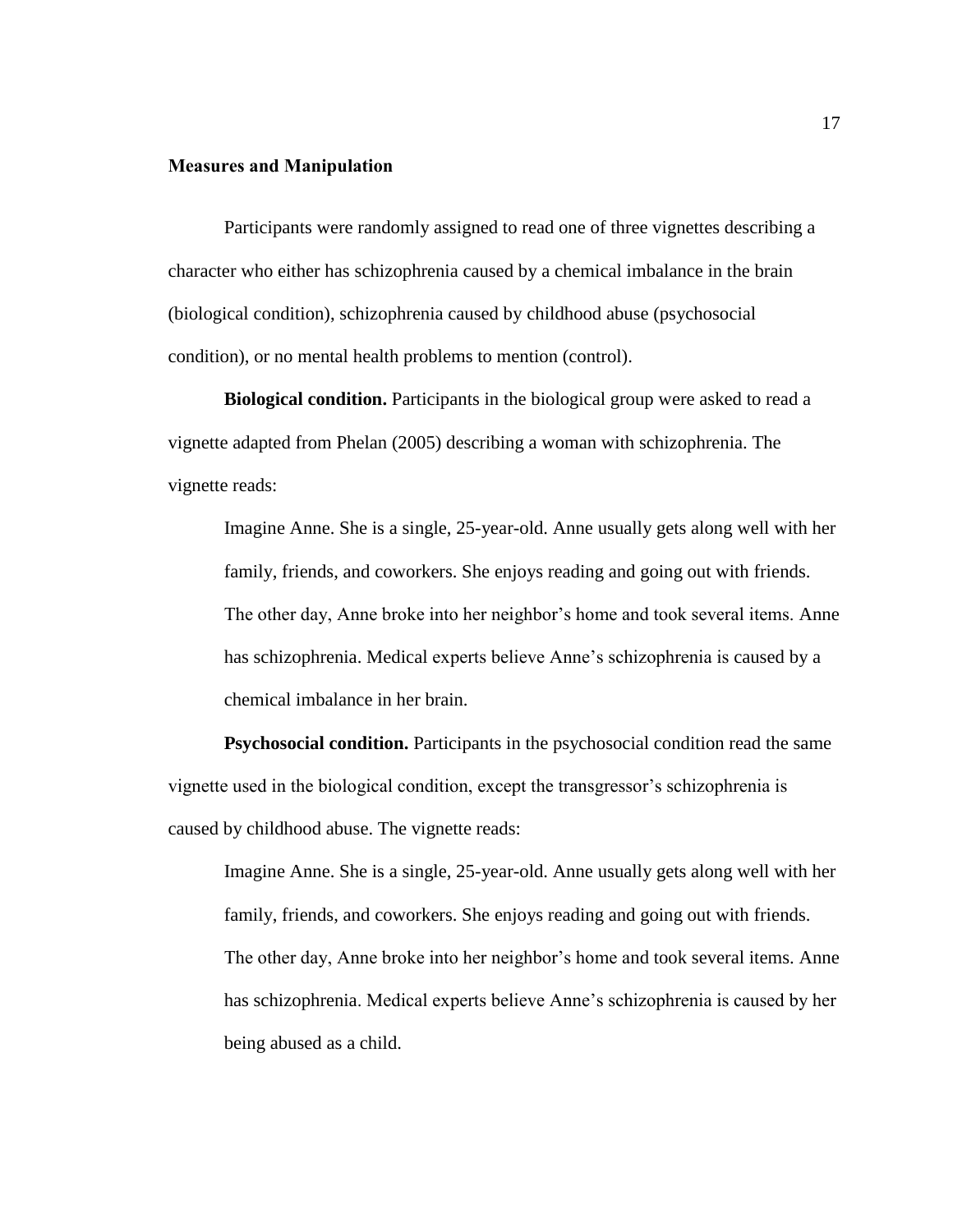<span id="page-22-0"></span>**Control condition.** The control condition had participants read the same vignette used in the previous conditions, however, no mental health information was provided. The vignette reads:

Imagine Anne. She is a single, 25-year-old. Anne usually gets along well with her family, friends, and coworkers. She enjoys reading and going out with friends.

The other day, Anne broke into her neighbor's home and took several items.

<span id="page-22-1"></span>**Moral responsibility measure.** Participants were asked "how responsible is Anne for breaking into her neighbor's house?" on a seven-point scale ranging from 1 (*not at all responsible*) to 7 (*entirely responsible*).

<span id="page-22-2"></span>**Belief in free will.** Free will was measured in two ways, participants perception of the transgressor's free will capacity and a general measure of belief in free will not specific to any individual (i.e. general belief in free will).

*Transgressor's free will***.** Participants were asked how much they agree or disagree "[the vignette character] has free will" using a seven-point scale ranging from 1 (*strongly disagree*) to 7 (*strongly agree*).

*General belief in free will***.** Participants completed the Free Will (FW) subscale of the FAD-Plus (Paulhus & Carey, 2011a, 2011b). The FW subscale is composed of seven items, each rated on a five-point scale (*strongly disagree* to *strongly agree*). An example of scale items is a question asking participants how much they agree or disagree "people have complete free will". The FW subscale showed acceptable internal consistency ( $\alpha$  = .91) and was used to provide a verified measure of belief in free will. An attention check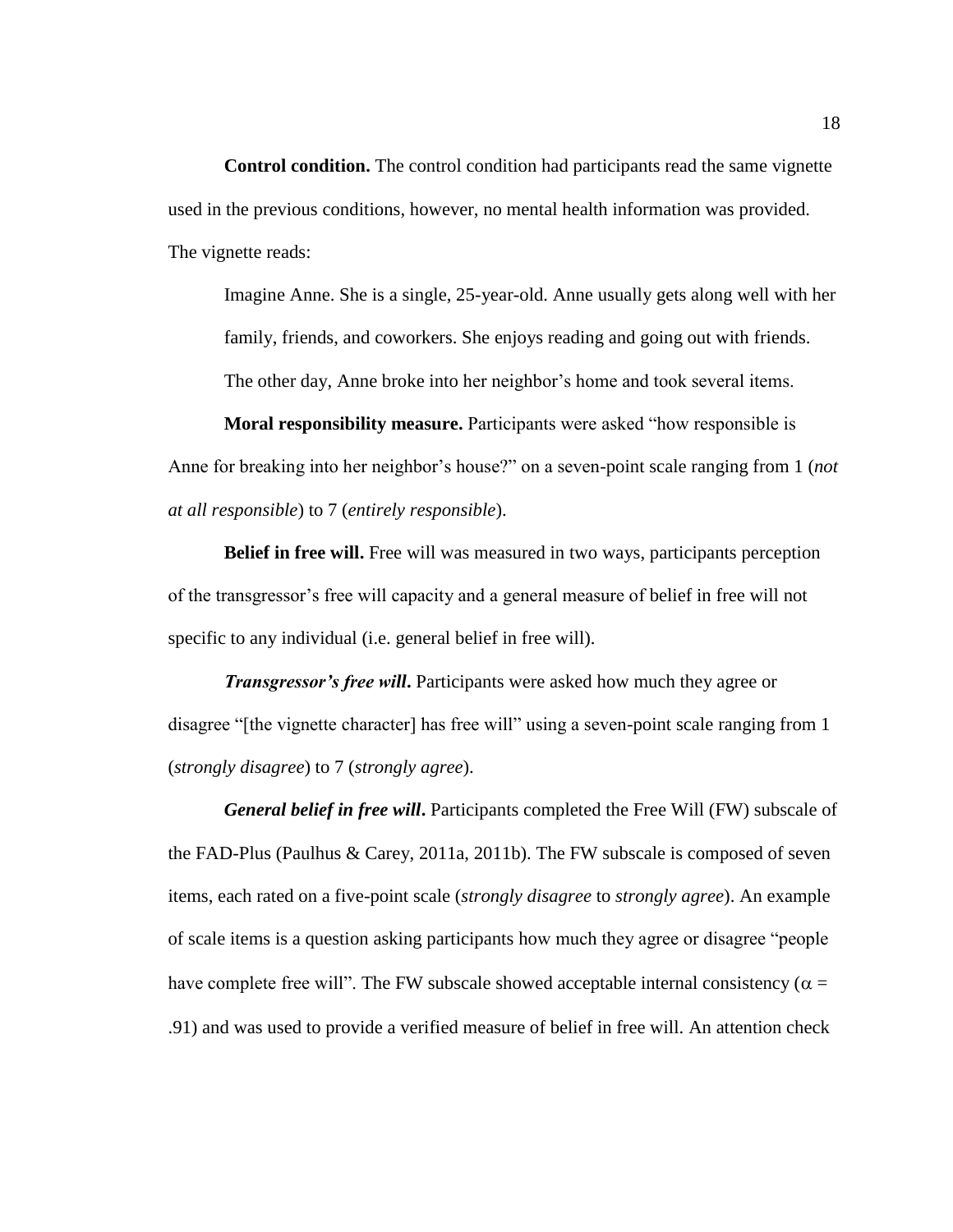item was included at the end of the FW subscale. Participants who failed this attention check were not considered for analyses.

<span id="page-23-0"></span>**Manipulation checks.** Participants were asked two questions to make sure the manipulation phase was successful. First, participants in the biological and psychosocial condition were asked "what caused [the character vignette's] schizophrenia?" Participants answered using a multiple-choice question (severe childhood abuse, car accident, chemical imbalance in the brain). Second, all participants were asked "what did [the character vignette] do that was immoral?". Participants answered using a multiplechoice question (beat up a convenience store clerk, broke into and stole from neighbor's home, took money from her boss). Participants who failed these manipulation checks were omitted from analyses.

## <span id="page-23-1"></span>**Procedure**

<span id="page-23-2"></span>**Manipulation phase.** Following consent, participants were randomly assigned to read one of the three vignettes. Each group was informed the vignette character had broken into and stolen from her neighbor's house.

<span id="page-23-3"></span>**Measures of responsibility and belief in free will.** Participants then completed the moral responsibility measure, followed by both measures of free will (transgressor's free will then general belief in free will). Once completing these measures, participants answered both manipulation checks followed by a number of demographic questions.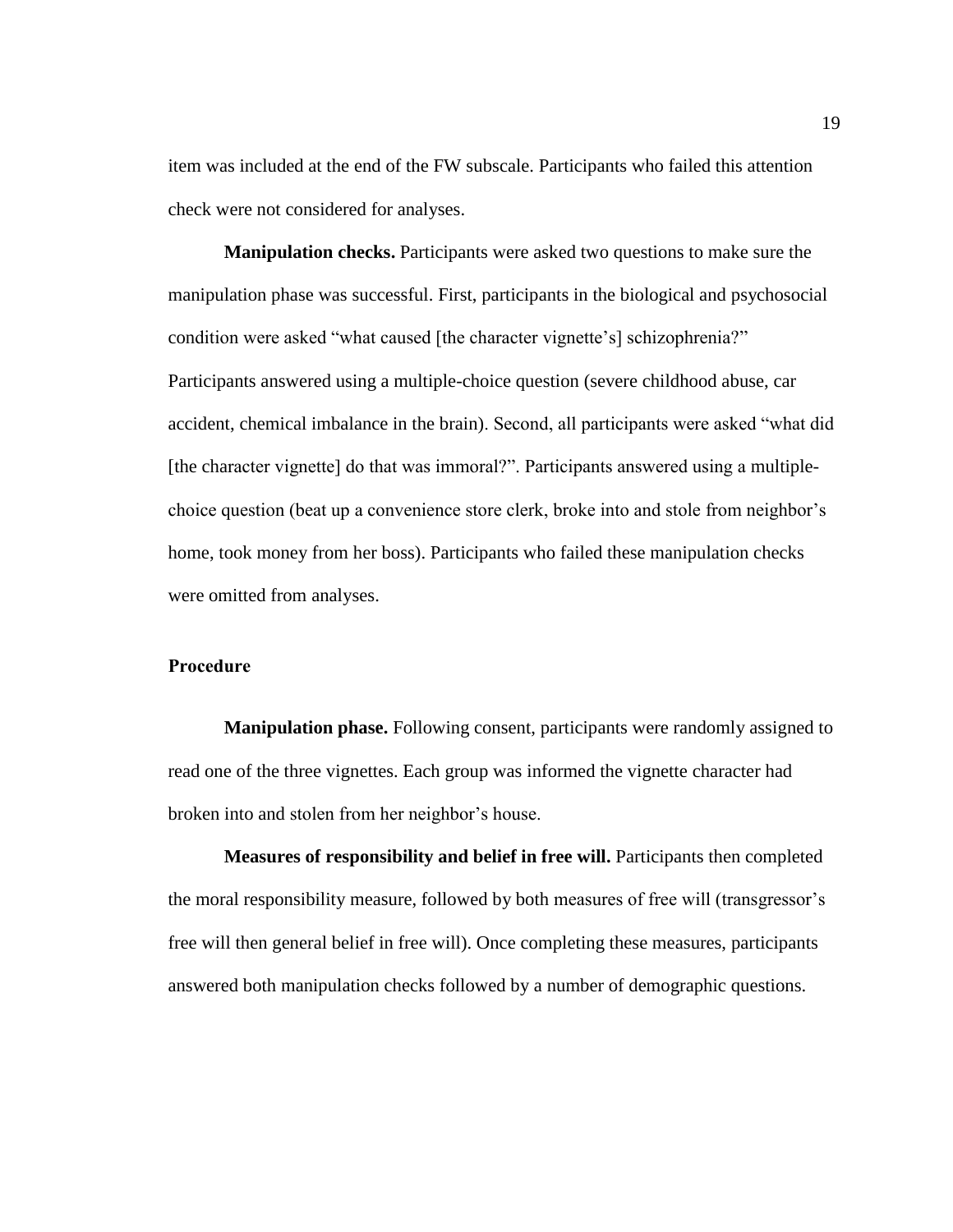#### **Results**

<span id="page-24-0"></span>Data were imported into R version 3.5.2. After cleaning data, all hypotheses were tested using robust one-way ANOVA and post hoc tests. All three dependent variables were substantially skewed (see Table 2). Robust one-way ANOVA approaches and post hoc tests were used to test all three hypotheses using protocol from the WRS2 package (Mair & Wilcox, 2017). Models for Hypotheses 2 and 3 used a 20 percent trimmed mean approach. Hypothesis 1 used a 15 percent trimmed mean, as a 20 percent trimmed mean would not allow for the computation of standard error due to a Windsorized variance of zero. Multiple comparison tests used the lincon function. Table 3 shows initial untrimmed means and standard deviations between conditions for each dependent measure. Table 4 provides robust omnibus test statistics and associated effect sizes, as well as trimmed means and standard errors between conditions for each dependent measure.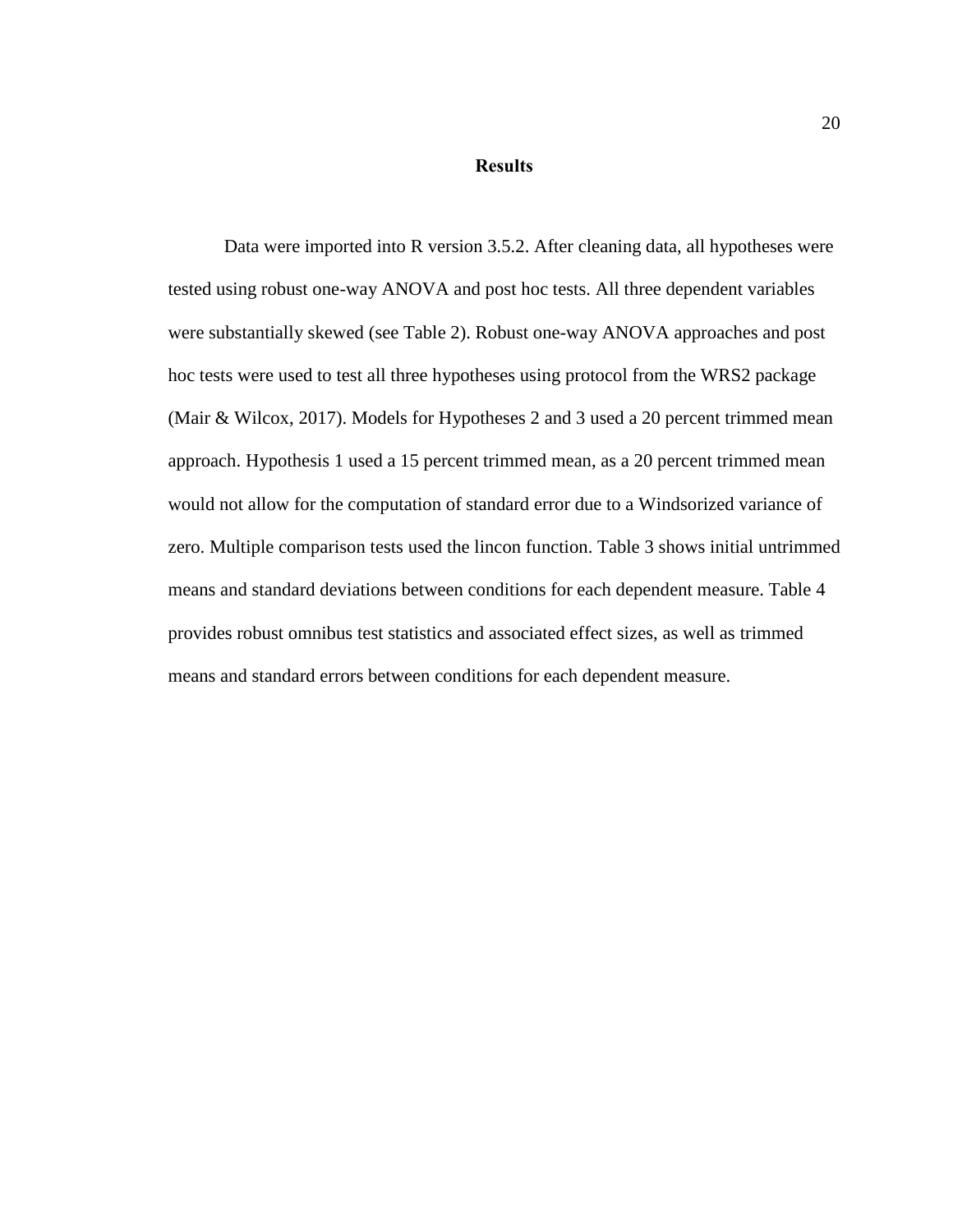# Table 2

*Skewness and Associated Standard Errors for Moral Responsibility, Specific and General Belief in Free Will*

|                             | M(SD)<br>n |     | Skew (SE)     |
|-----------------------------|------------|-----|---------------|
| <b>Moral Responsibility</b> | 5.45(1.72) | 231 | $-1.04(3.26)$ |
| Specific Belief in FW       | 5.64(1.41) | 231 | $-1.25(3.93)$ |
| General Belief in FW        | 3.72(0.83) | 231 | $-0.63(1.98)$ |

<span id="page-25-0"></span>*Note*. Skews and associated standard errors were obtained using the stat.desc function from the pastecs package. Standard errors larger than one indicate a problem with skewness. FW = Free Will.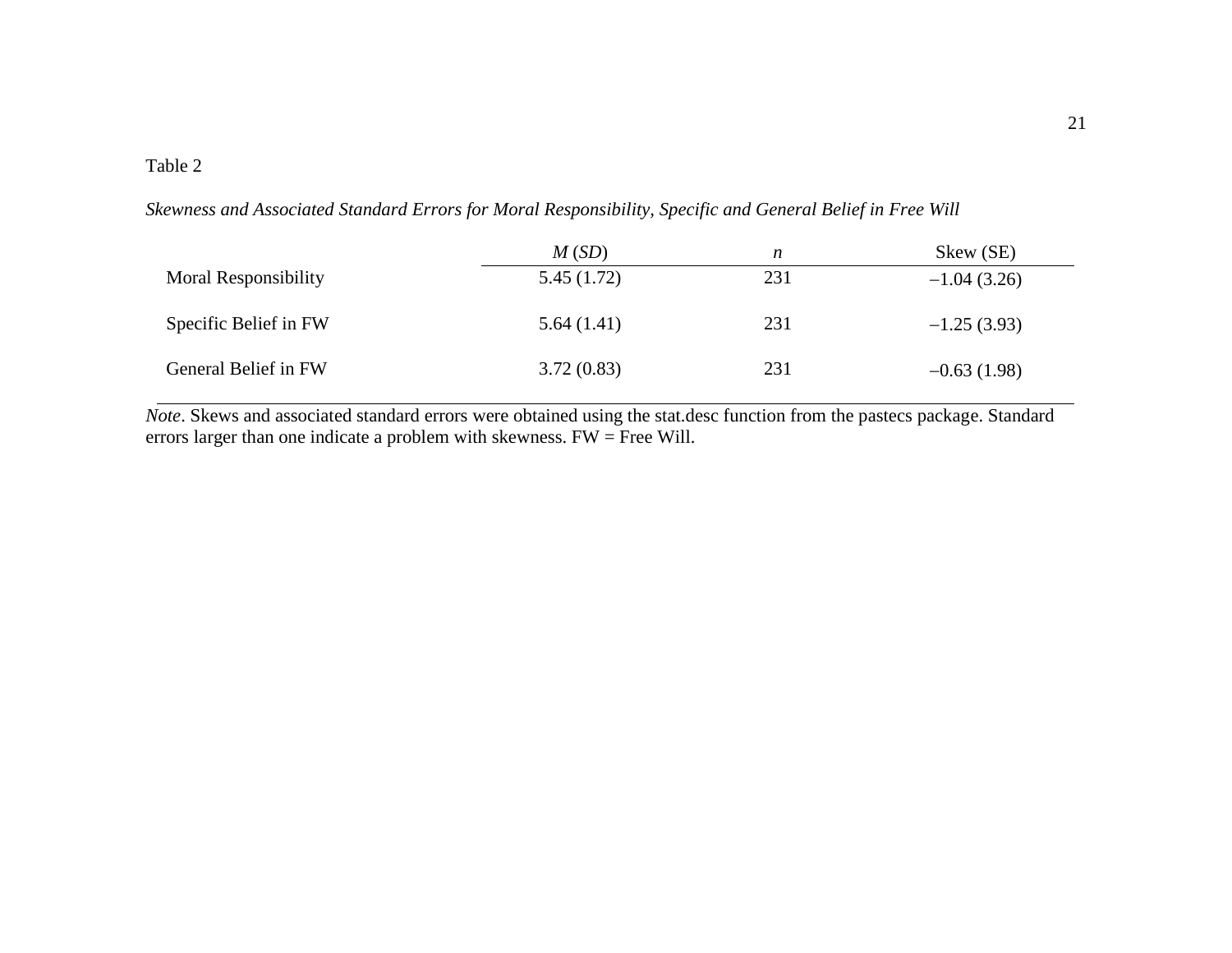# Table 3

*Initial Descriptive Statistics of Dependent Measures by Experimental Condition*

|                             | Biological <sup>a</sup><br>M(SD) | Psychosocial <sup>b</sup><br>M(SD) | Control <sup>c</sup><br>M(SD) |
|-----------------------------|----------------------------------|------------------------------------|-------------------------------|
| <b>Moral Responsibility</b> | 4.98(1.43)                       | 4.88(1.76)                         | 6.49(1.48)                    |
| Specific Belief in FW       | 5.34(1.17)                       | 5.12(1.50)                         | 6.44(1.17)                    |
| General Belief in FW        | 3.54(0.83)                       | 3.59(.78)                          | 4.03(0.78)                    |

<span id="page-26-0"></span> $\overline{Note.}^{\ a}n = 79.^{\ b}n = 75.^{\ c}n = 77.$  FW = Free Will.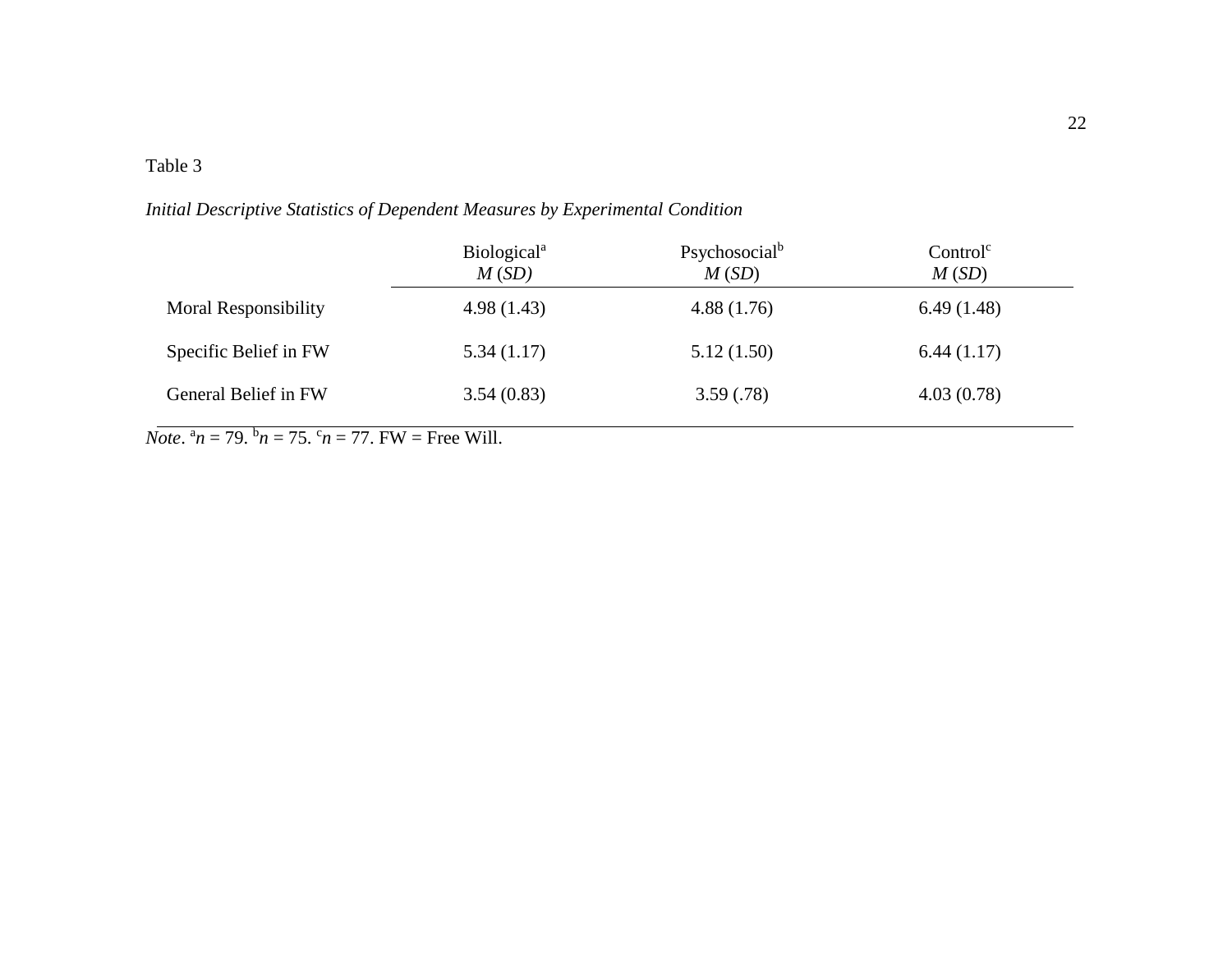*Mean Scores of Moral Responsibility, Specific and General Belief in Free Will Between Experimental Conditions*

|                             |                             | <b>Experimental Condition</b> |                             |            |      |
|-----------------------------|-----------------------------|-------------------------------|-----------------------------|------------|------|
| <b>ANOVA</b> Model          | <b>Biological</b>           | Psychosocial                  | Control                     | Robust $F$ | ES   |
| <b>Moral Responsibility</b> | 5.08 <sub>a</sub><br>(0.18) | $5.09_a$<br>(0.27)            | 6.98 <sub>b</sub><br>(0.05) | 67.9       | 0.55 |
| Specific Free Will          | $5.53_a$<br>(0.09)          | $5.48_a$<br>(0.16)            | 6.80 <sub>b</sub><br>(0.08) | 58.8       | 0.60 |
| General Free Will           | 3.59 <sub>a</sub><br>(0.09) | 3.66 <sub>a</sub><br>(0.08)   | 4.11 <sub>b</sub><br>(0.08) | 10.4       | 0.37 |

<span id="page-27-0"></span>*Note*. All omnibus statistics significant at  $p < .001$ . Standard errors appear in parentheses below means. Means with differing subscripts within rows differ significantly at *p* < .001, based on post hoc multiple comparison tests accounting for familywise alpha inflation. ES = Effect Size.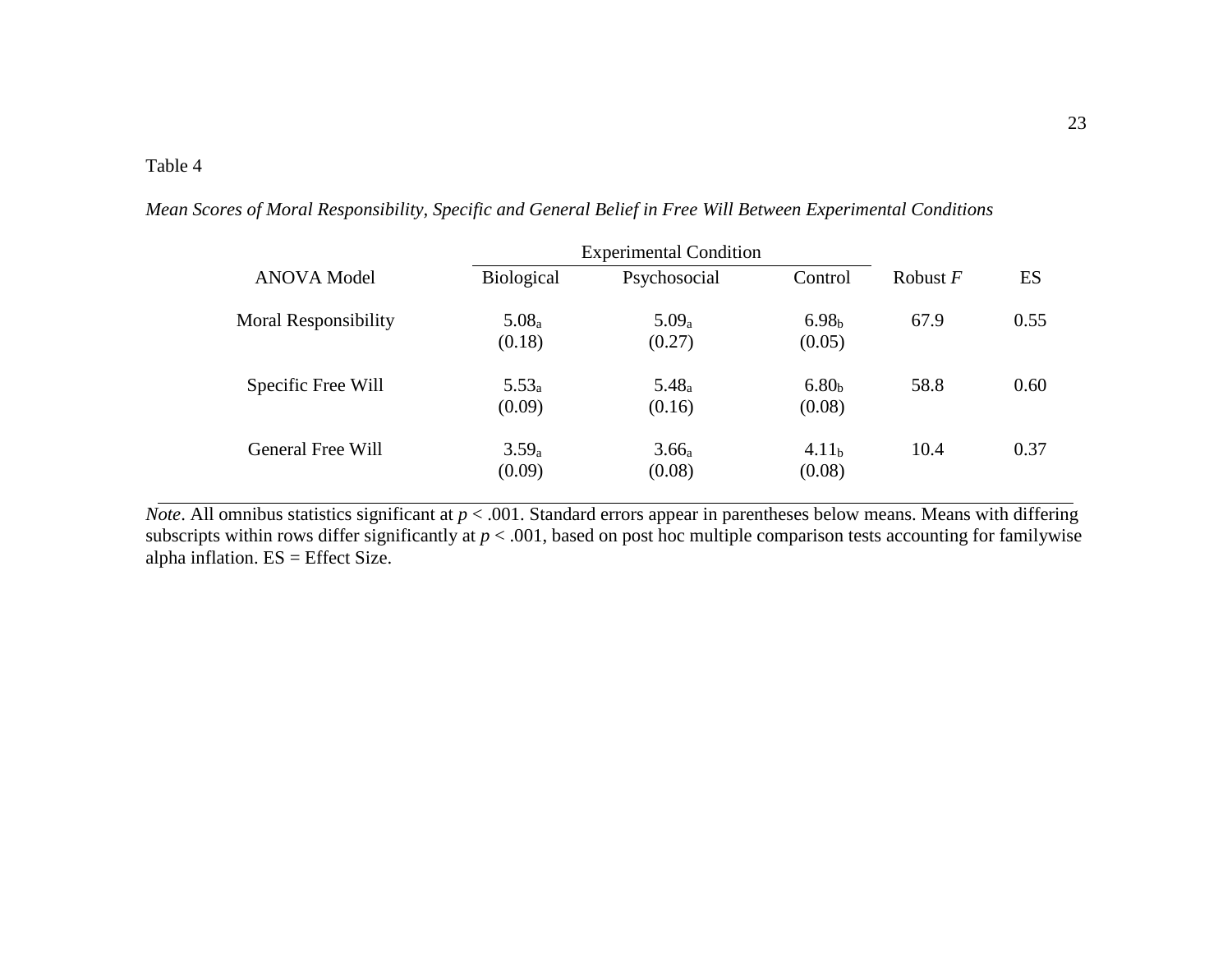Psi hat  $(\hat{\mathbf{v}})$  statistics and their associated 95 percent confidence intervals are provided for each hypothesis. The psi hat statistic indicates pairwise trimmed mean differences between experimental conditions. Confidence intervals were adjusted for multiple comparisons tests. Probability coverage for each confidence interval is  $1 - \alpha$ , with a familywise error rate of  $\alpha$ . Hypothesis 1 predicted participants in the biological condition would attribute less moral responsibility to the vignette character than participants in both the psychosocial and control conditions. No difference in moral responsibility between the psychosocial and control conditions were expected.

Results showed a significant difference in moral responsibility between experimental conditions. Participants in the biological ( $\hat{\psi} = -1.81$ , 95% CI [-2.33,  $-1.29$ ]) and psychosocial conditions ( $\hat{\psi} = 1.81, 95\%$  CI [1.26, 2.39]) believed the vignette character was less responsible for breaking into her neighbor's home than participants in the control condition. No difference in moral responsibility was observed between the biological and psychosocial conditions ( $\hat{\mathbf{v}} = -0.01, 95\%$  CI [−0.78, 0.75]).

Hypothesis 2 predicted participants in the biological condition would have lower belief in specific free will than participants in either the psychosocial or control conditions. No difference in specific belief in free will was expected between the psychosocial and control conditions. Results showed participants in the biological ( $\hat{\psi}$  =  $-1.27$ , 95% CI [ $-1.58$ ,  $-0.97$ ]) and psychosocial conditions ( $\hat{\psi} = 1.31$ , 95% CI [0.87, 1.76]) had less belief in specific free will than did participants in the control condition.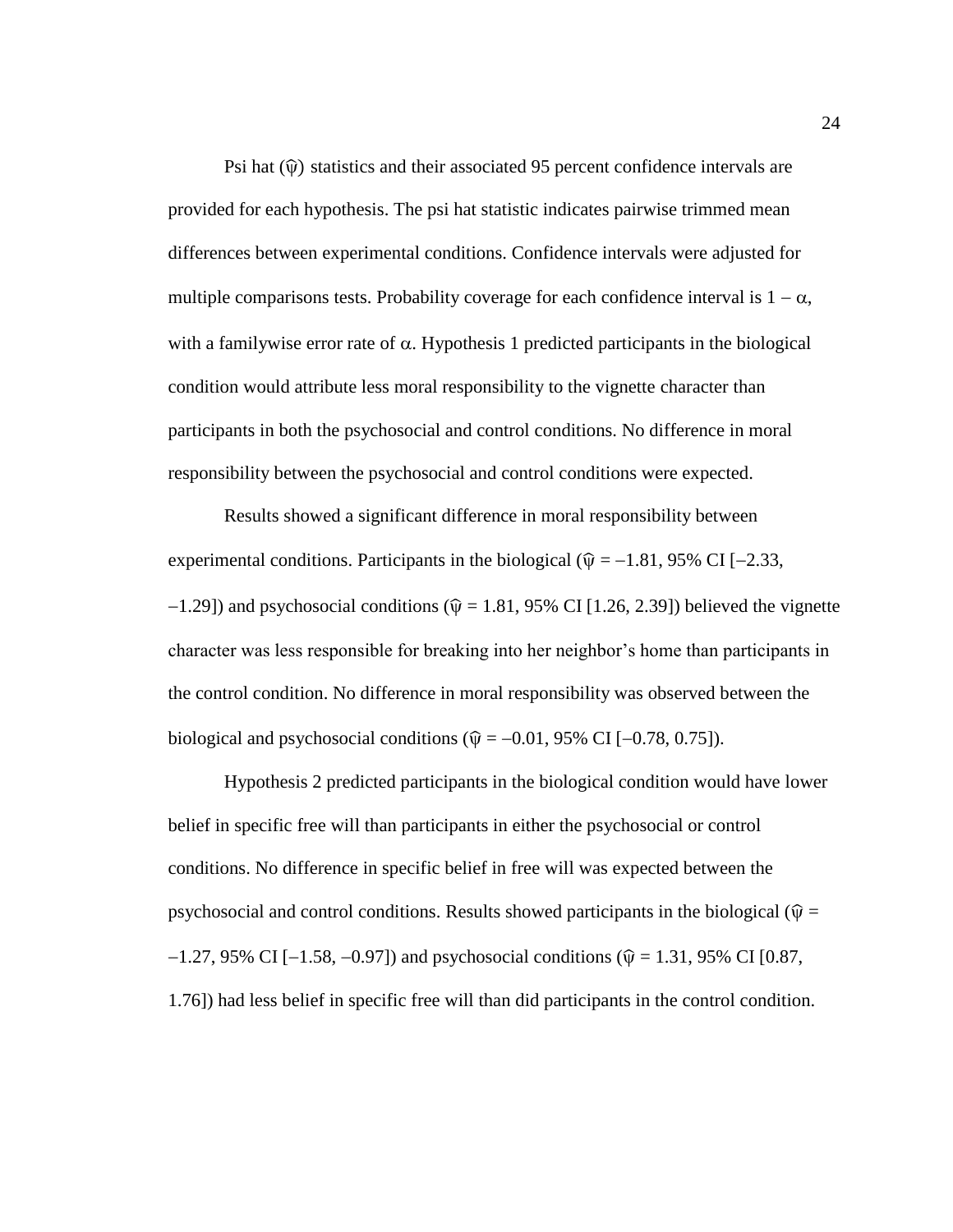No difference in specific belief in free will was observed between the biological and psychosocial conditions ( $\hat{\psi} = 0.04, 95\%$  CI [-0.41, 0.49]).

Hypothesis 3 predicted participants in the biological condition would have less belief in general free will than participants in either the psychosocial or control conditions. No difference in general belief in free will was expected between the psychosocial and control conditions. Findings were similar to those from the first two models. Participants in the biological ( $\hat{\psi} = -0.51$ , 95% CI [-0.81, -0.21]) and psychosocial conditions ( $\hat{\mathbf{v}} = 0.44, 95\%$  CI [0.15, 0.74]) had less general belief in free will than those in the control condition. There was, however, no difference in general belief in free will between the biological and psychosocial conditions ( $\hat{\psi} = -0.06, 95\%$  CI  $[-0.37, 0.23]$ ).

### <span id="page-29-0"></span>**Bayes Factor Analysis**

Measures of moral responsibility, specific and general belief in free will from participants in the biological and psychosocial conditions were significantly lower than those from control participants. Moreover, no significant difference in all three dependent measures between the biological and psychosocial conditions were observed. These results were surprising and contrary to hypotheses.

Mean differences in moral responsibility, specific and general belief in free will between the biological and psychosocial conditions were examined using Bayes Factor (*BF*) analysis. This was an exploratory method to further test for potential mean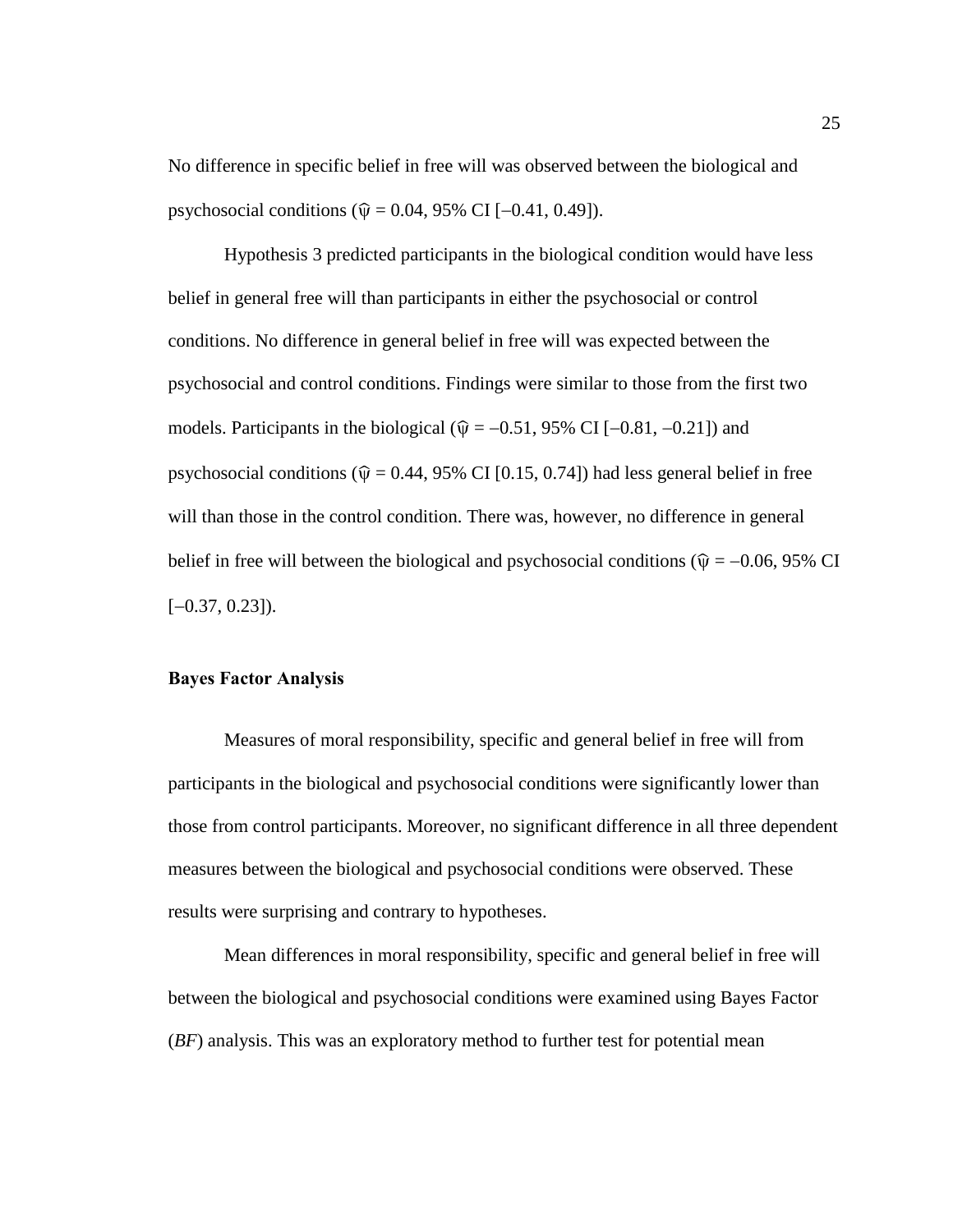differences in all three dependent measures between the biological and psychosocial conditions. *BF* analysis is used as an alternative to classical null hypothesis testing. This method provides a quantitative likelihood index of one hypothesis occurring over another hypothesis given a certain set of empirical data. For example, a *BF* ratio of 5.0 indicates empirical data are five-times more likely to occur if the alternative hypothesis is true rather than if the null hypothesis is true. Ratios were obtained with *BF* t-tests using the 'Bayes Factor' package.

The first model tested how likely data support the alternative hypothesis there would be a significant difference in the attribution of moral responsibility between the biological and psychosocial conditions. Moderate support for the null hypothesis was obtained (*BF* = 0.18), suggesting no meaningful difference in the attribution of moral responsibility between both conditions. The second model tested how well the data support the alternative hypothesis specific belief in free will would differ between the biological and psychosocial conditions. Moderate support for the null hypothesis was found  $(BF = 0.28)$ , indicating no difference in specific belief in free will between conditions.

The final model tested how well the data support the alternative hypothesis general belief in free will would differ between the biological and psychosocial conditions. Moderate support for the null hypothesis was found  $(BF = 0.18)$ , suggesting no difference in general belief in free will between conditions. These *BF* ratios support initial results. There was no evidence to suggest measures of moral responsibility,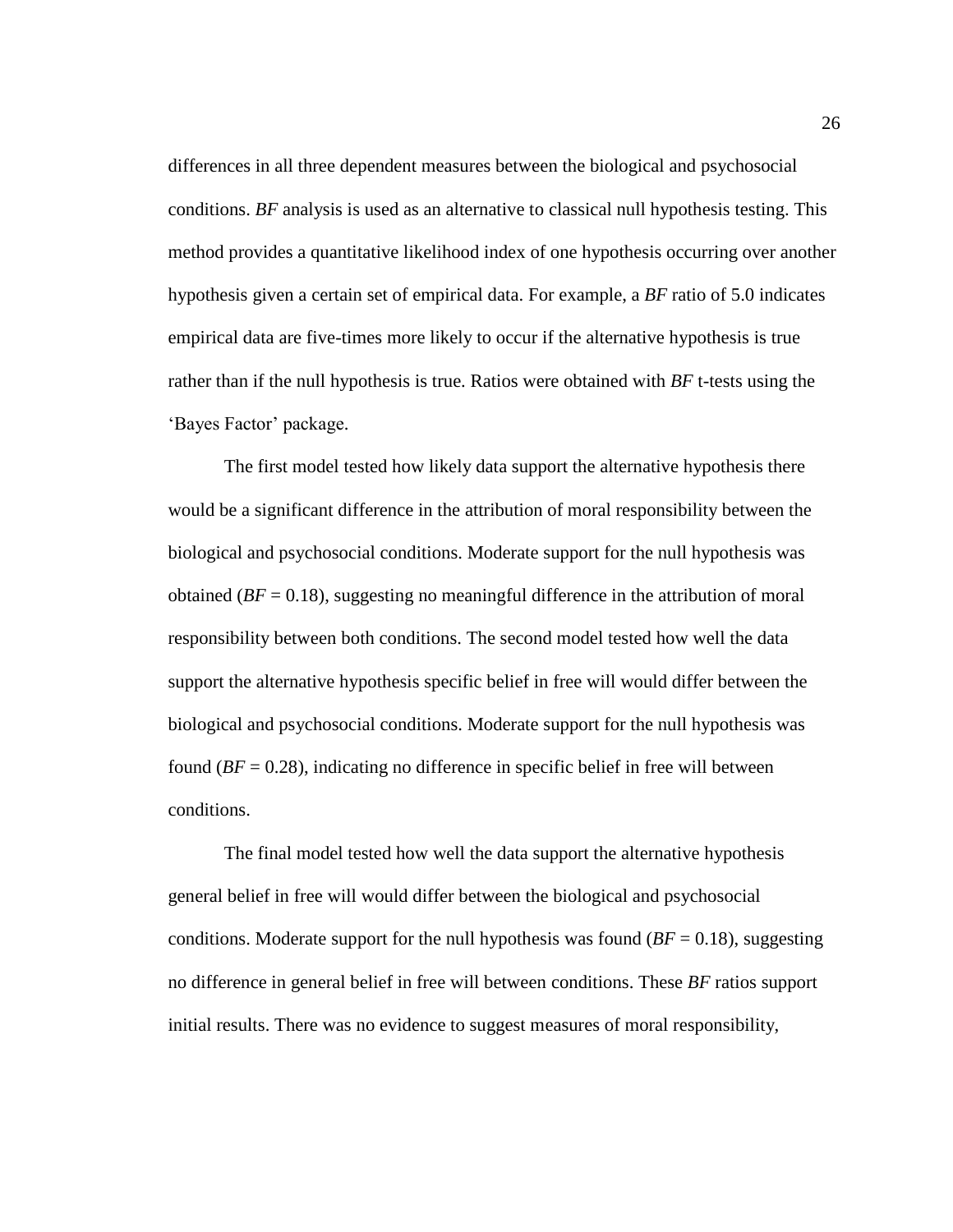specific and general belief in free differed significantly between participants in the biological and psychosocial conditions.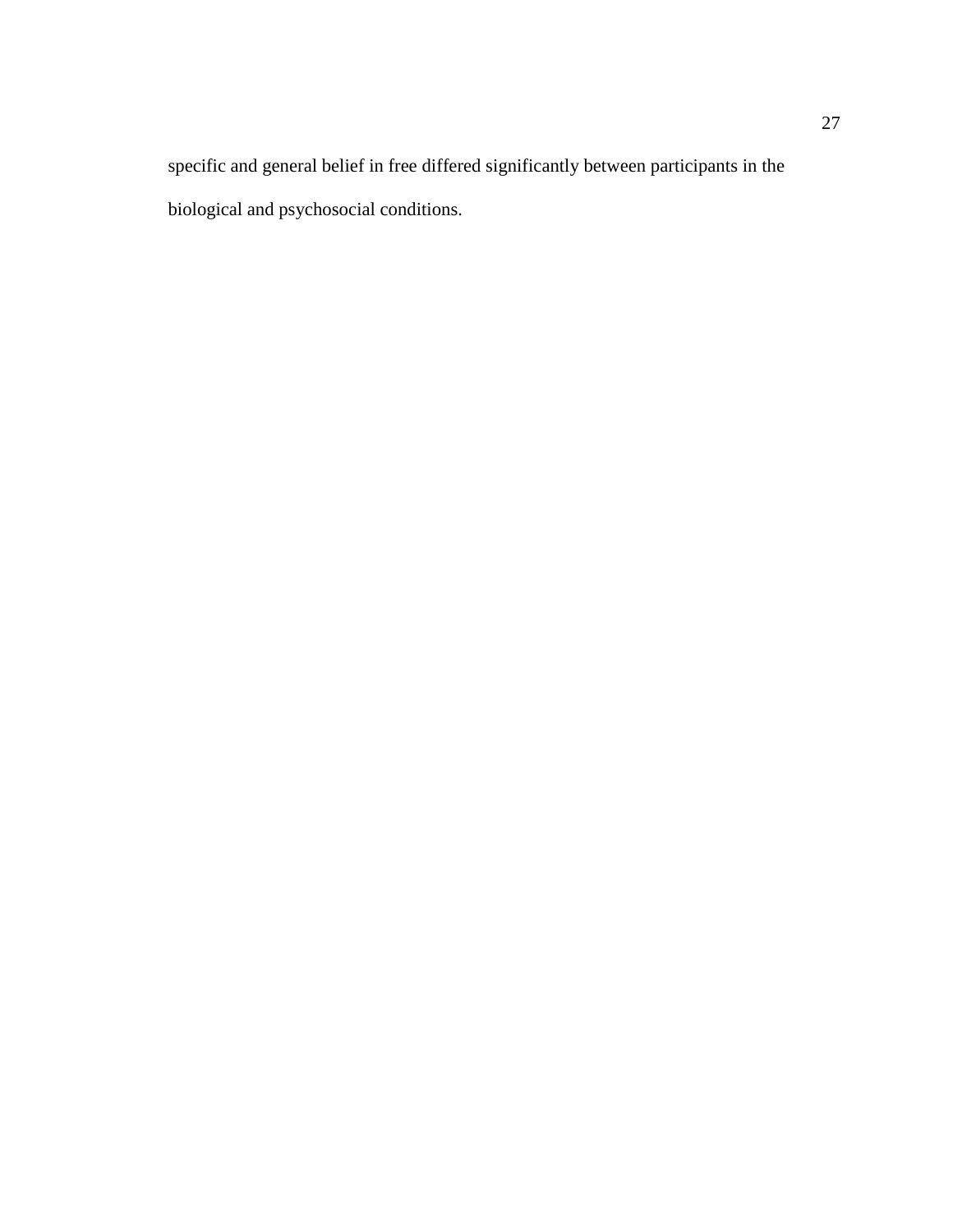### **Discussion**

<span id="page-32-0"></span>The current study tested whether or not knowing a transgressor has biologically caused schizophrenia weakens belief in free will. Specifically, exposure to a transgressor who has schizophrenia caused by a neurochemical imbalance would weaken people's belief in both specific and general belief in free will. Biological causes of schizophrenia may evoke the belief behavior is fundamentally based on biological processes, which diminishes the role of volition or self-control (Nahmias, 2006). It was also predicted knowing a transgressor has biologically caused schizophrenia would mitigate the attribution of moral responsibility. Belief in free will works as a function for the attribution of moral responsibility (Clark et al., 2014). Mitigation of moral responsibility would indirectly indicate a weakening of belief in free will.

Partial support for all three hypotheses was found. Participants assigned to the biological condition had less belief in specific and general free will than those in the control condition. Additionally, participants in the biological condition believed the vignette character was less morally responsible for her transgression than those in the control condition. Two statistical patterns contrary to hypotheses were observed in all three models. First, no significant difference in moral responsibility and both measures of belief in free will was observed between the biological and psychosocial conditions. Second, scores from all three dependent measures were significantly lower in the psychosocial condition than in the control condition.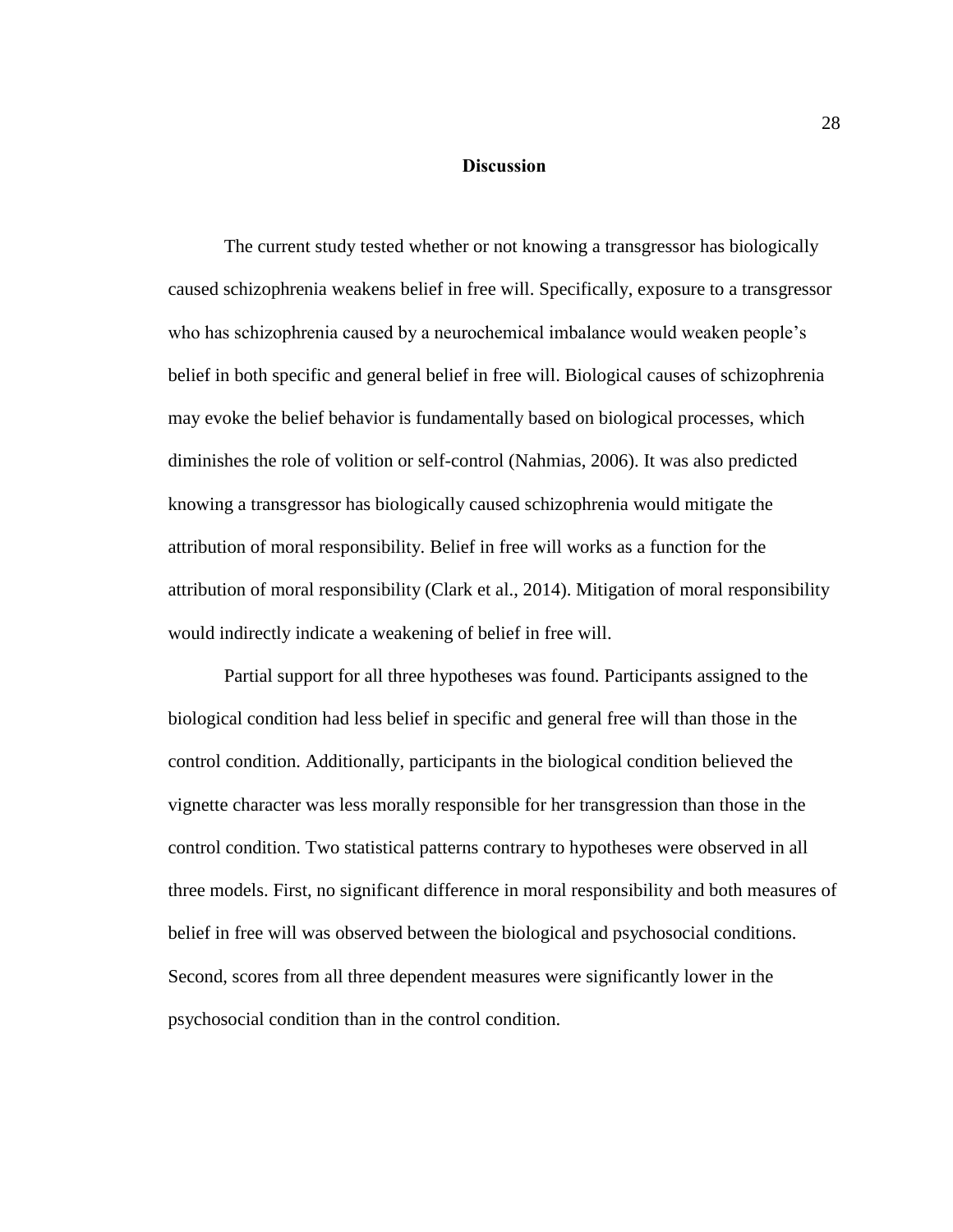These results were unexpected and may suggest psychosocially framing mental illness has the same, or similar, weakening effect biologically framing mental illness has on belief in free will. Participants in the psychosocial condition, for example, may have felt compassion for the vignette character for having been abused as a child, which diminished blame and belief in free will. Psychosocial causes of schizophrenia evoke compassion more so than biological causes of schizophrenia (Lebowitz & Ahn, 2014). At the same time, participants in the biological condition may have believed the vignette character's chemical imbalance weakened her self-control. Participants in the biological condition were reminded human consciousness, including free will, is ultimately based on physiologically mechanistic processes (neurochemicals).

One study looked at differences in the attribution of moral responsibility between biological and psychological causes of immoral behavior. Participants were told about an immoral act, which was explicitly said to have been caused by either a biological or psychosocial causal explanation. Participants provided biological explanations of an immoral behavior were no more likely to mitigate the attribution of moral responsibility than participants provided with psychosocial explanations of an immoral behavior. These findings suggest psychological causes of mental illness can undermine belief in free will just as effectively as biological causes of mental illness (De Brigard, Mandelbaum, & Ripley, 2009).

Notwithstanding, work from De Brigard et al. and the current thesis do not support the literature. Individuals are less willing to believe a transgressor is blameworthy and in control of her actions when her bad behavior is attributed to a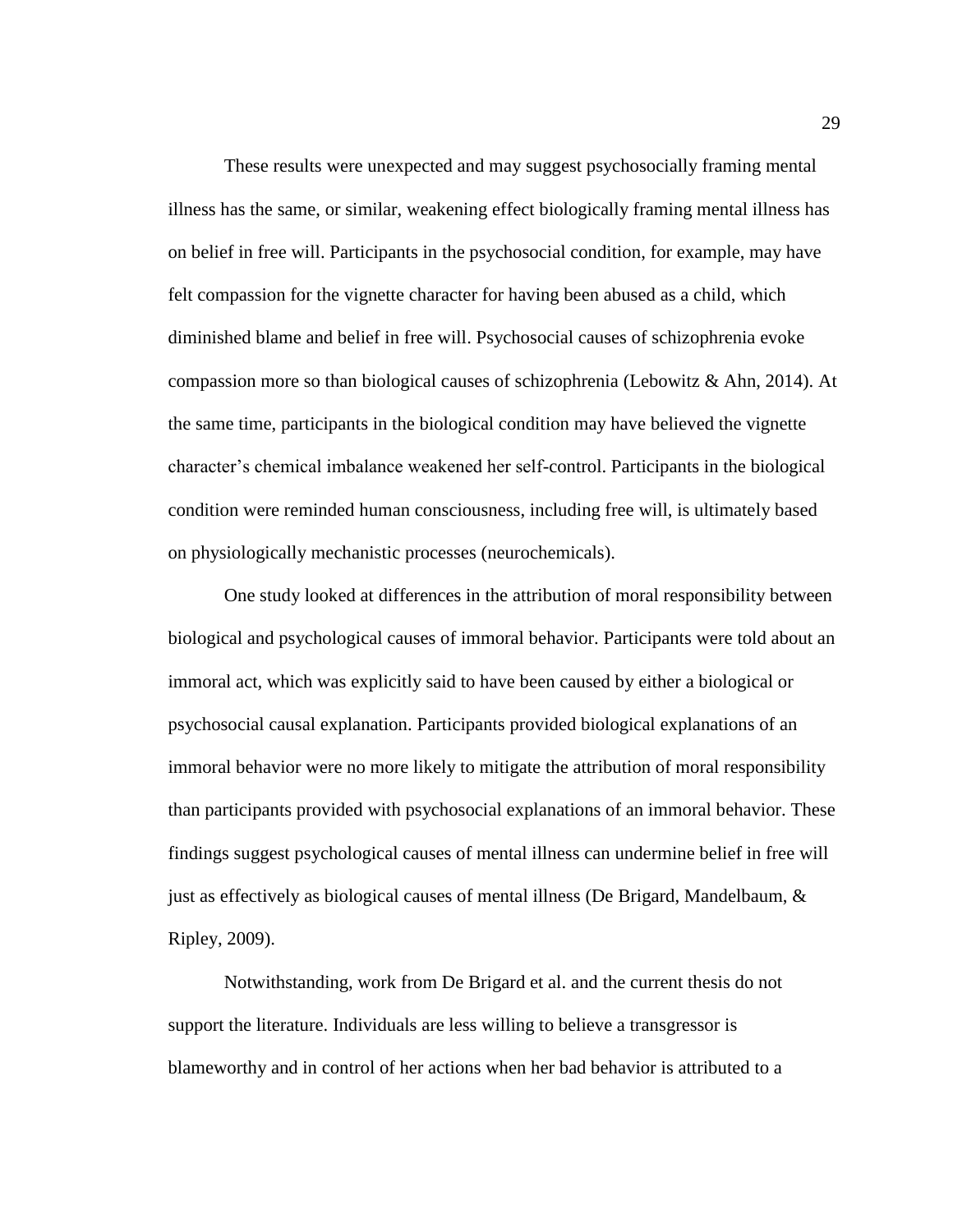biologically caused illness rather than a psychosocial illness. For example, people will hold a murderer less culpable when his behavior was said to have been caused by a biological factor rather than a psychosocial factor (Monterosso et al., 2005).

Similar literature shows biologically framing mental illness reduces blame for being ailed more than psychosocially framing mental illness (Crisafulli, Von Holle, & Bulik, 2008; Lincoln et al., 2008). Individuals hold those with depression less morally responsible for their illness when it is caused solely by a chemical imbalance rather than an interaction between biological and environmental factors (Deacon & Baird, 2009). While there is no consensus, the literature suggests biological causes of bad behavior reduce the desire to blame more so than psychosocial causes.

### <span id="page-34-0"></span>**Limitations**

The current research has several methodological limitations. First, this study used a United States-based sample. Current results cannot be generalized to populations from non-western cultures. What is more, the free will subscale is not considered a gold standard for measuring general belief in free will. Though many researchers have used this measure and reported its validity and reliability (Paulhus & Carey, 2011b), some believe it does not fully measure an accurate, generalized concept of free will, but rather a measure of both free will and moral responsibility (Ogletree, 2013). Future researchers should consider using multiple measures of belief in free will. Researchers could also incorporate the choice-capacity model by operationalizing belief in free will using terms such as "having choice" (Monroe et al., 2014).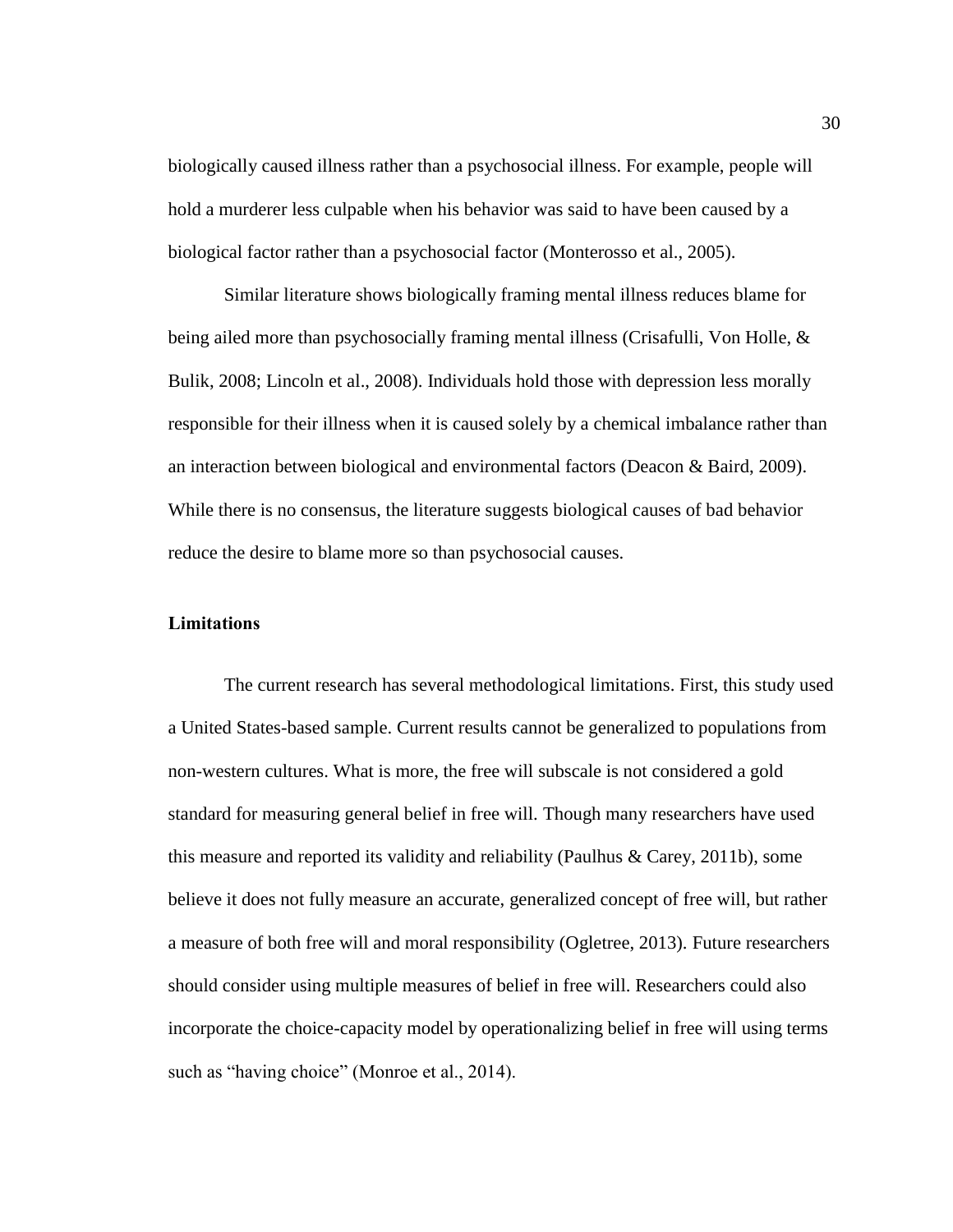Additionally, this study used a convenience sample from an online crowdsourcing network. Participants completed surveys using their own devices at their own leisure. Some participants may have been distracted while taking the survey (e.g. they were simultaneously listening to music or watching television while taking the survey). Although attention and manipulation checks were used, other factors could have influenced some responses.

Aside from limitations, current findings provide a call for more investigation on biological causes of schizophrenia as a threat to belief in free will. Literature on biological causes of mental illness and belief in free will is insufficient, leaving researchers little guidance for data interpretation and methodological design. The current findings suggest a focus on three main questions for future work. First, does biologically framing schizophrenia reduce belief in free will? Current results provide only partial support for my hypothesis.

Second, do psychosocial causal explanations of mental illness reduce moral responsibility and belief in free will? The literature suggests biological causes reduce blame more so than psychosocial causes, however, research is limited when considering belief in free will. I am also not aware of any research specifically looking at psychosocial causes of mental illness as possible threats to moral responsibility and belief in free will. Researchers have instead focused on comparing blame/responsibility between causal explanations of mental illness and immoral behavior. Testing for differences in belief in free will between causal factors may require more comprehensive investigation than what the current study provides.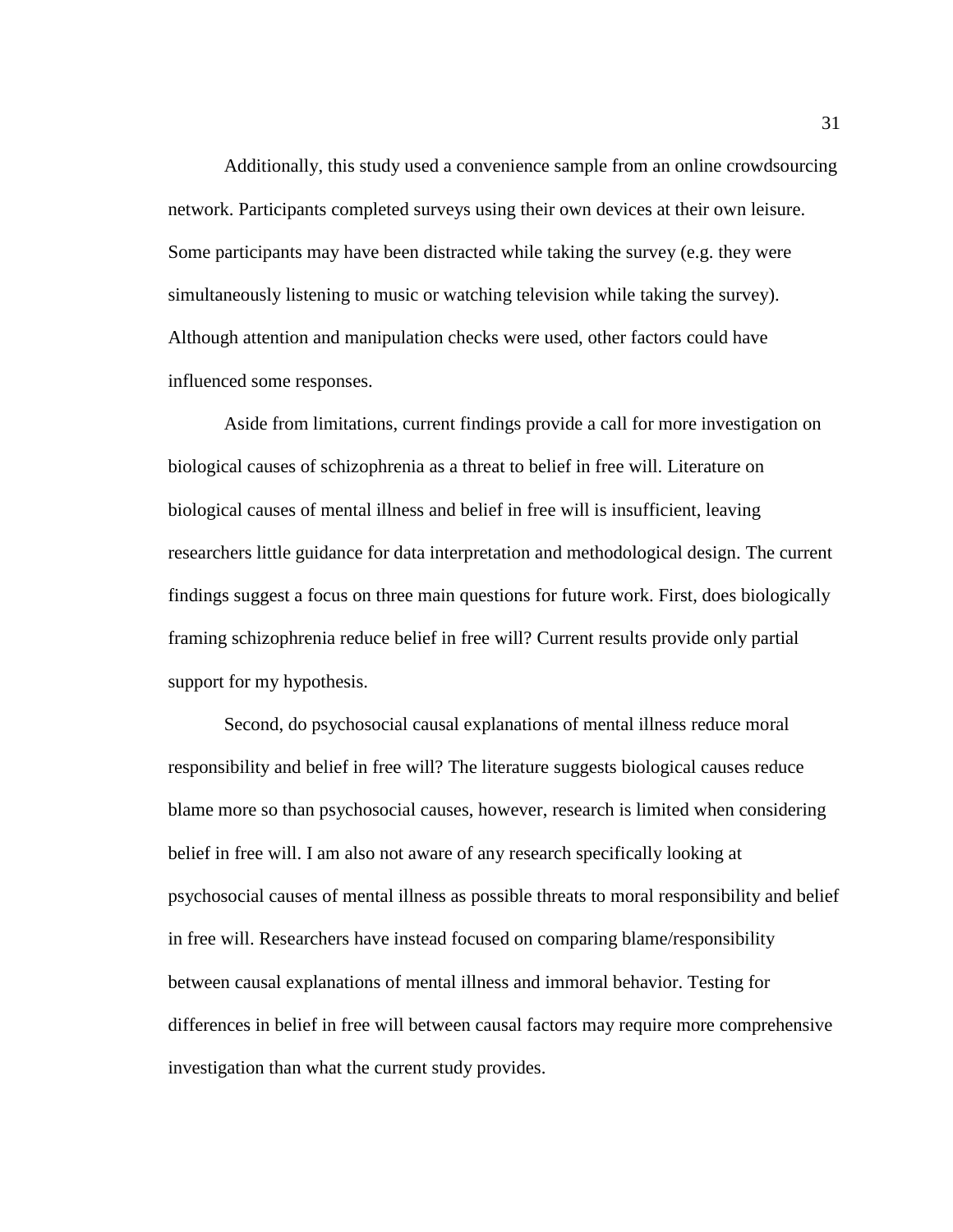Third, if psychosocial causes of schizophrenia reduce belief in free will as biological causes do, does this mean psychosocial causes of schizophrenia result in a unique effect on belief in free will, or is it both causal explanations share another factor? Do biological causal explanations evoke the idea behavior and volition are essentially mechanistic, automatic processes, while psychosocial causal explanations evoke sympathy or pity? Even if both biological and psychosocial causal explanations of schizophrenia reduce belief in free will, would this be the case when considering other mental illness, such as addiction or dementia, or even other biological and psychosocial causal explanations, such as genetics or life stressors? Future research on biologically framed schizophrenia as a barrier to belief in free will depends on the consideration of these questions.

## <span id="page-36-0"></span>**Conclusion**

Biological perspectives of mental illness are unlikely to regress in popularity (Goldstein & Rosselli, 2003). The growing influence of neuroscientific evidence among the public may have effects on how people asses the accountability and free will of others. The belief biological processes co-contribute to human thoughts and behavior may grow among the public as neuroscience expands in conjunction with technology, the medical field, and media. Those with mental illness are particularly susceptible to this idea, especially for those with schizophrenia, where biological causes are already a familiar concept among laypeople.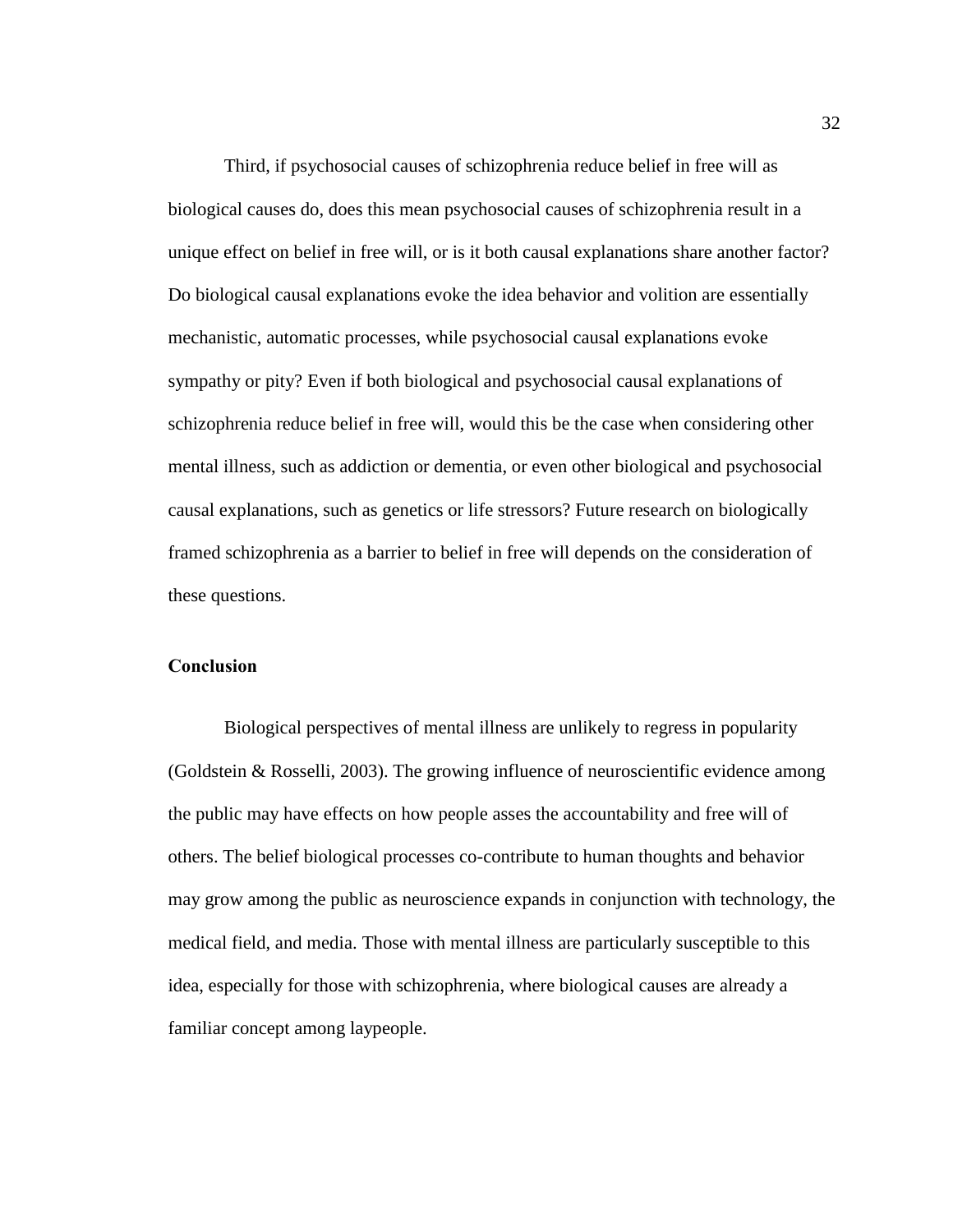Belief in free will is commonly viewed as a fundamental human quality (Ogletree et al., 2010). It is a familiar concept among society, promoting prosocial behavior and personal accountability (Clark et al., 2014). The suggestion one does not have free will could still be associated with increased fear, social distance, and other negative outcomes associated with biologically framing schizophrenia. Before research extends to this issue, it is important to first confidently confirm or deny biologically framing mental illness can be a barrier to belief in free will.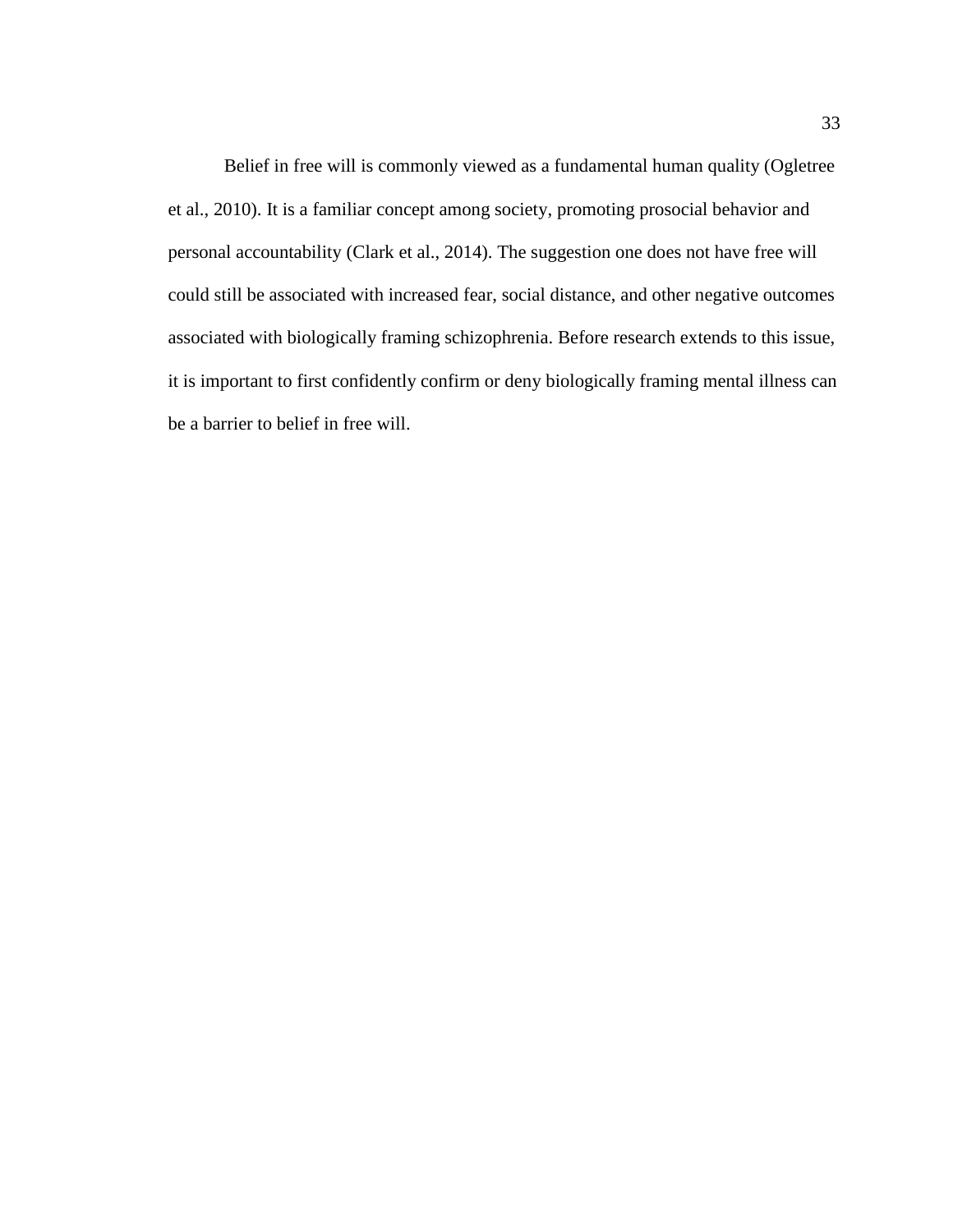### **References**

- <span id="page-38-0"></span>Angermeyer, M. C., & Matschinger, H. (2003). Public beliefs about schizophrenia and depression: Similarities and differences. *Social Psychiatry and Psychiatric Epidemiology*, *38*, 526-534. doi:10.1007/s00127-003-0676-6
- Angermeyer, M. C., Millier, A., Rémuzat, C., Refaï, T., & Toumi, M. (2013). Attitudes and beliefs of the french public about schizophrenia and major depression: Results from a vignette-based population survey. *BMC Psychiatry*, *13*, doi:10.1186/1471-244X-13-313
- Baumeister, R. F. (2008). Free will in scientific psychology. *Perspectives on Psychological Science*, *3*, 14-19. doi:10.1111/j.1745-6916.2008.00057.x
- Baumeister, R. F., & Brewer, L. E. (2012). Believing versus disbelieving in free will: Correlates and consequences. *Social and Personality Psychology Compass*, *6*, 736-745. doi:10.1111/j.1751-9004.2012.00458.x
- Baumeister, R. F., & Monroe, A. E. (2014). Recent research on free will: Conceptualizations, beliefs, and processes. In Zanna M. P. & Olsen, J. M. (Eds.), *Advances in experimental social psychology* (pp. 1-52). New York, NY:Academic Press. doi:10.1111/j.1751-9004.2012.00458.x

Baumeister, R. F., Masicampo, E. J., & DeWall, C. N. (2009). Prosocial benefits of feeling free: Disbelief in free will increases aggression and reduces helpfulness *Personality and Social Psychology Bulletin*, *35*, 260-268. doi:10.1177/0146167208327217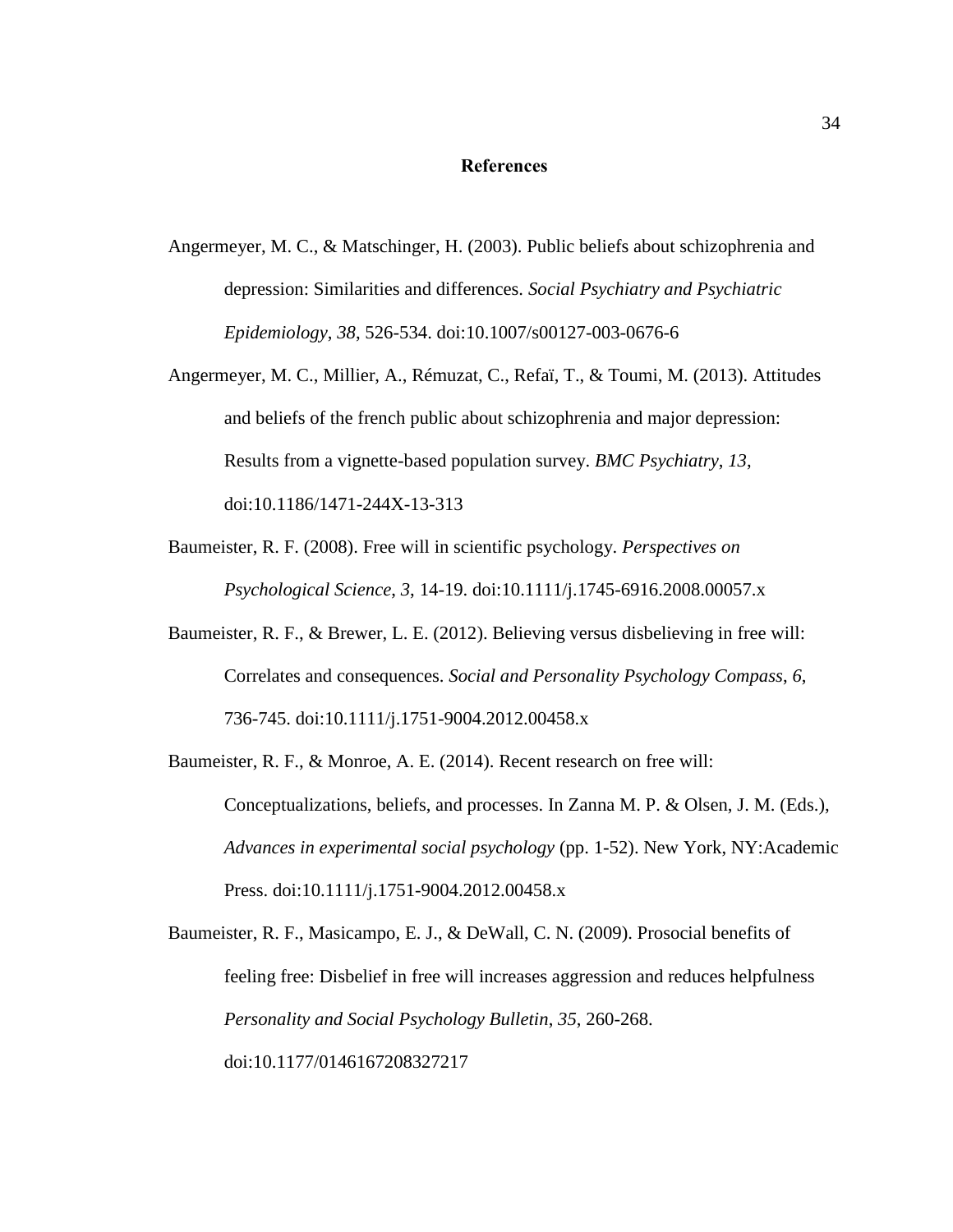- Buhrmester, M., Kwang, T., & Gosling, S. D. (2011). Amazon's mechanical turk: A new source of inexpensive, yet high-quality, data?. *Perspectives on Psychological Science*, *6*, 3-5. doi:10.1177/1745691610393980
- Carlsmith, K. M., Darley, J. M., & Robinson, P. H. (2002). Why do we punish? Deterrence and just deserts as motives for punishment. *Journal of Personality and Social Psychology*, *83*, 284-299. doi:10.1037//0022-3514.83.2.284
- Cheung, B. Y., & Heine, S. J. (2015). The double-edged sword of genetic accounts of criminality: Causal attributions from genetic ascriptions affect legal decision making. *Personality and Social Psychology Bulletin*, *41*, 1723-1738. doi:10.1177/0146167215610520
- Clark, C. J., Luguri, J. B., Ditto, P. H., Knobe, J., Shariff, A. F., & Baumeister, R. F. (2014). Free to punish: A motivated account of free will belief. *Journal of Personality and Social Psychology*, *106*, 501-513. doi:10.1037/a0035880
- Crisafulli, M. A., Von Holle, A., & Bulik, C. M. (2008). Attitudes towards anorexia nervosa: The impact of framing on blame and stigma. *International Journal of Eating Disorders*, *41*, 333-339. doi: 10.1002/eat.20507
- Crump, M.J., McDonnell, J. V., & Gureckis, T. M. (2013). Evaluating amazon's mechanical turk as a tool for experimental behavior research. *Plos One*, *8*, doi:10.1371/journal.pone.0057410
- Deacon, B. J., & Baird, G. L. (2009). The chemical imbalance explanation of depression: reducing blame at what cost?. *Journal of Social and Clinical Psychology*, *28*, 415- 435. doi:10.1521/jscp.2009.28.4.415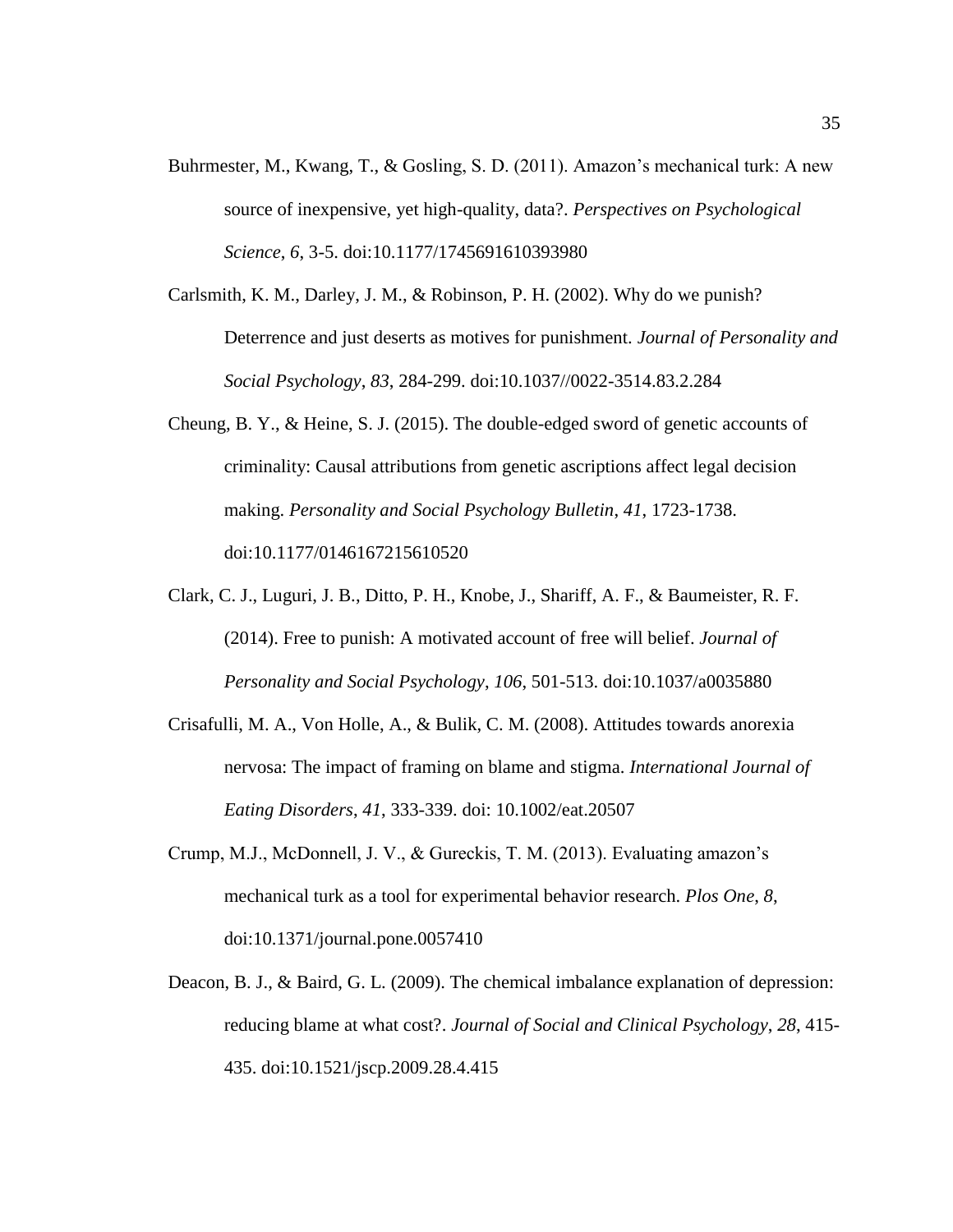De Brigard, F., Mandelbaum, E., & Ripley, D. (2009). Responsibility and the brain sciences. *Ethical Theory and Moral Practice*, *12*, 511-524. doi: 10.1007/s10677- 008-9143-5

Dietrich, S., Beck, M., Bujantugs, B., Kenzine, D., Matschinger, H., & Angermeyer, M. C. (2004). The relationship between public causal beliefs and social distance toward mentally ill people. *Australian and New Zealand Journal of Psychiatry*, *38*, 348-354. doi:10.1177/0020764006061246

- Dietrich, S., Matschinger, H., & Angermeyer, M. C. (2006). The relationship between biogenetic causal explanations and social distance toward people with mental disorders: Results from a population survey in germany. *International Journal of Social Psychiatry*, *52*, 166-174. doi:10.1177/0020764006061246
- Ditto, P. H., Pizarro, D. A., & Tannenbaum, D. (2009). Motivated moral reasoning. In. D. M. Bartels, C. W. Bauman, L. J. Skitka & D. L. Medin (Eds.), *Moral judgement and decision making* (pp. 307-338). doi:10.1016/S0079-7421(08)00410-6
- Ent, M. R., & Baumeister, R. F. (2014). Embodied free will beliefs: Some effects of physical states on metaphysical opinions. *Consciousness and Cognition*, *27*, 147- 154. doi:10.1016/j.concog.2014.05.001

Feldman, G., Baumeister, R. F., & Wong, K. F. E. (2014). Free will is about choosing: The link between choice and the belief in free will. *Journal of Experimental Social Psychology*, *55*, 239-245. doi:10.1016/j.jesp.2014.07.012

Goldstein, B., & Rosselli, F. (2003). Etiological paradigms of depression: The relationship between perceived causes, empowerment, treatment preferences, and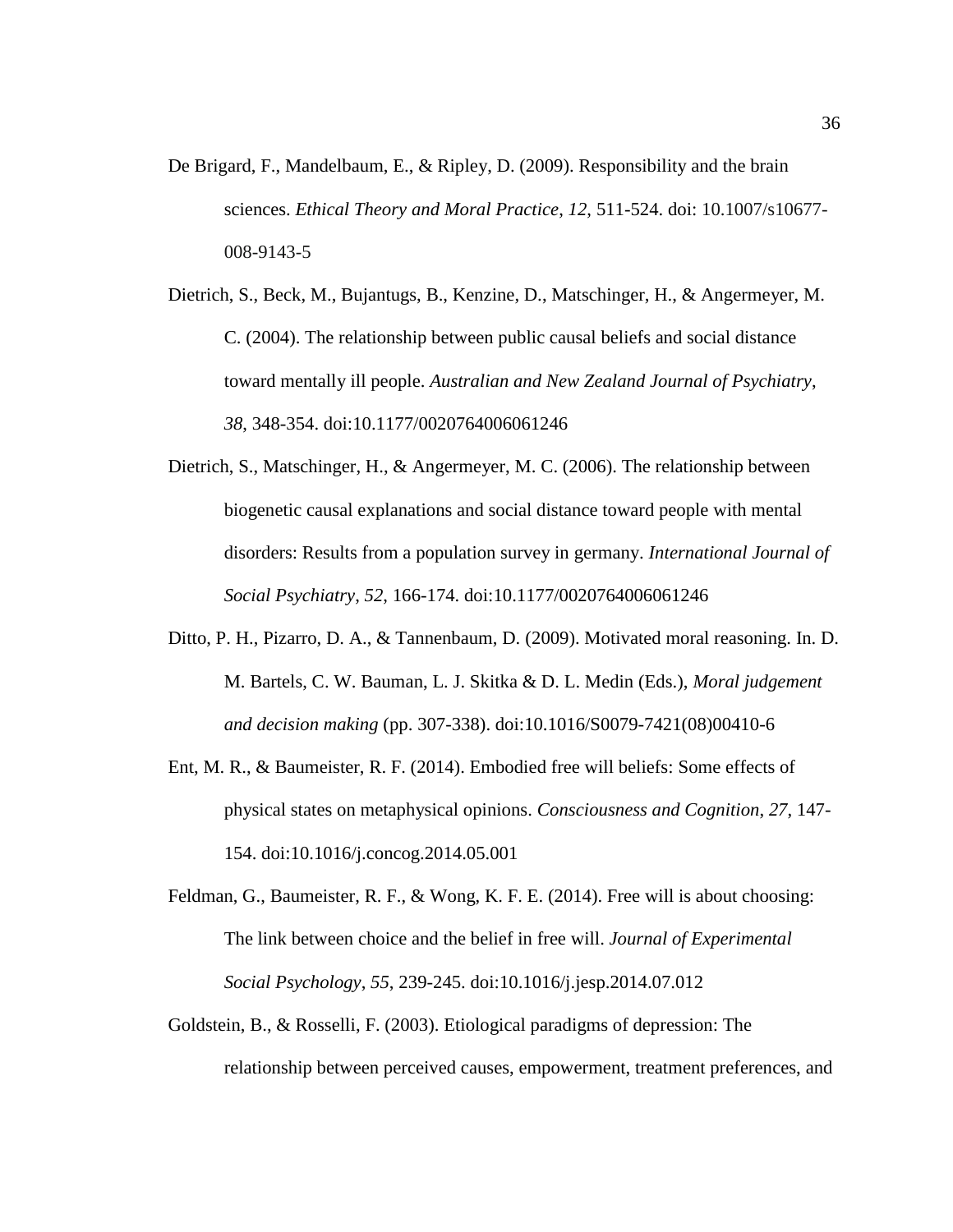stigma. *Journal of Mental Health*, *12*, 551-563.

doi:10.1080/09638230310001627919

- Gray, K., Knobe, J., Sheskin, M., Bloom, P., & Barrett, L. F. (2011). More than a body: Mind perception and the nature of objectification. *Journal of Personality and Social Psychology*, *101*, 1207. doi:10.1037/a0025883
- Haslam, N. (2011). Genetic essentialism, neuroessentialism, and stigma: Commentary on dar-nimrod and heine (2011). *Psychological Bulletin, 137*, 819-824. doi:10.1037/a0022386
- Haslam, N., & Kvaale, E. P. (2015). Biogenetic explanations of mental disorder: the mixed-blessings model. *Current Directions in Psychological Science, 24*, 399- 404. doi:10.1177?096372141588082
- Kozuch, B., & McKenna, M. (2016). Free will, moral responsibility, and mental illness. In D. D. Moseley, & G. J. Gala (Eds.), *Philosophy and psychiatry: Problems, intersections, and new perspectives* (pp. 89-113). New York, NY: Routledge/Taylor & Francis Group. doi:10.4324/9781315688725
- Kvaale, E. P., Gottdiener, W. H., & Haslam, N. (2013a). Biogenetic explanations and stigma: A meta-analytic review of associations among laypeople. *Social Science & Medicine, 96*, 95-103. doi:10.1016/j.socscimed.2013.07.017
- Kvaale, E. P., Haslam, N., & Gottdiener, W. H. (2013b). The 'side effects' of medicalization: A meta-analytic review of how biogenetic explanations affect stigma. *Clinical Psychology Review, 33*, 782-794. doi:10.1016/j.cpr.2013.06.002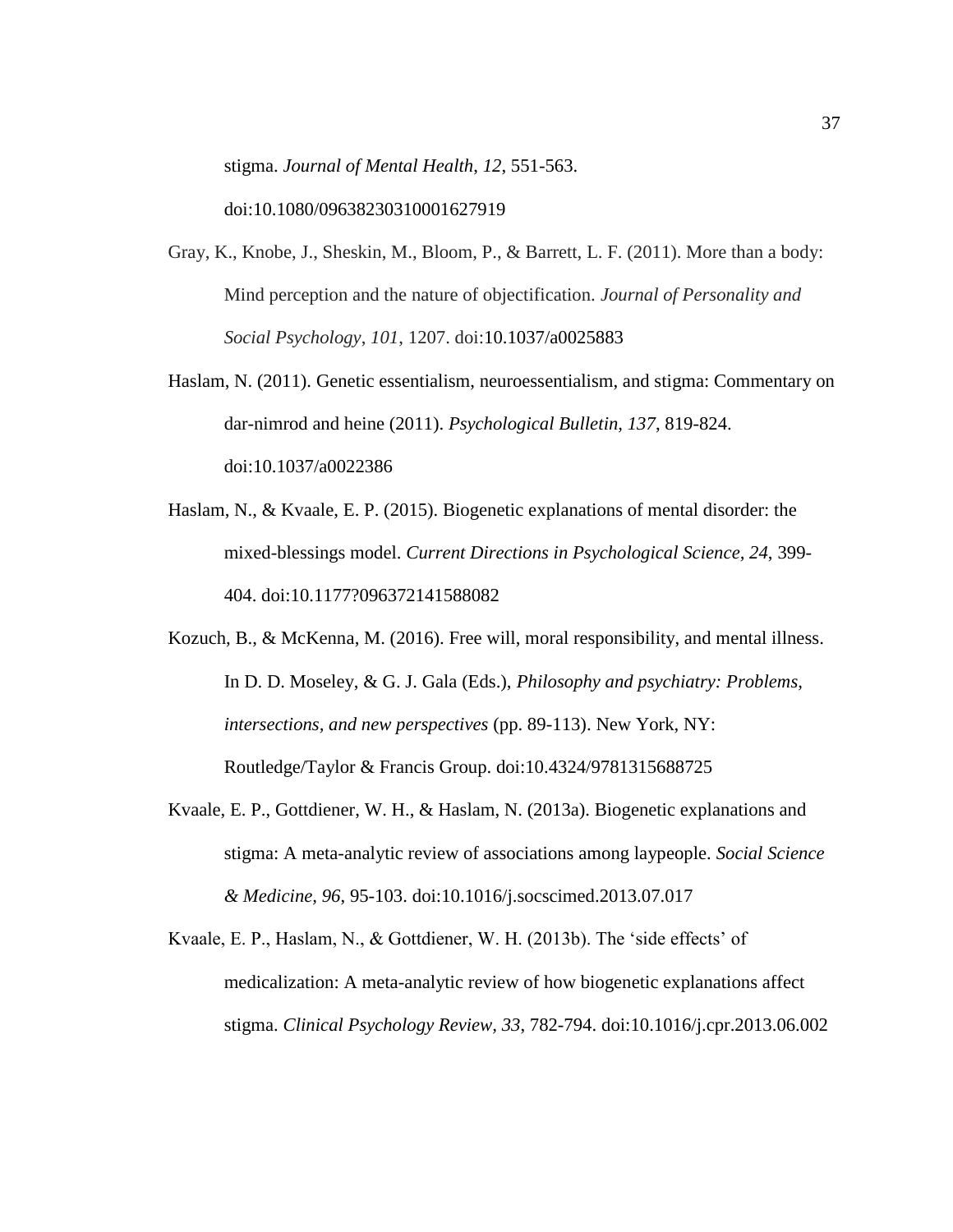- Lavazza, A., & Inglese, S. (2015). Operationalizing and measuring (a kind of) free will (and responsibility). Towards a new framework for psychology, ethics, and law. *Rivista Internazionale di Filosofia e Psicologia*, *6*, 37-55. doi:https://doi.org/10.4453/rifp.2015.0004
- Lebowitz, M. S., & Ahn, W. K. (2014). Effects of biological explanations for mental disorders on clinicians' empathy. *Proceedings of the National Academy of Sciences*, *111*, 17786-17790. doi:10.1073/pnas.1414058111
- Lincoln, T. M., Arens, E., Berger, C., & Rief, W. (2008). Can antistigma campaigns be improved? A test of the impact of biogenetic vs psychosocial causal explanations on implicit and explicit attitudes to schizophrenia. *Schizophrenia Bulletin*, *34*, 984-994. doi:10.1093/schbul/sbm131
- Lynn, M. T., Muhle-Karbe, P., Aarts, H., & Brass, M. (2014). Priming determinist beliefs diminishes implicit (but not explicit) components of self-agency. *Frontiers in Psychology, 5*. doi:10.3389/fpsyg.2014.01483
- MacKenzie, M. J., Vohs, K. D., & Baumeister, R. F. (2014). You didn't have to do that: Belief in free will promotes gratitude. *Personality and Social Psychology Bulletin*, *40*, 1423-1434. doi:10.1177/0146167214549322

Mair, P., & Wilcox, R. (2017). Robust statistical methods in r using the wrs2 package. *Journal of Statistical Software*, Retrieved from https://dornsife.usc.edu/assets/sites/239/docs/WRS2.pdf

Mason, W., & Suri, S. (2011). Conducting behavioral research on amazon's mechanical turk. *Behavioral Research Methods*, *44*, 1-23. doi:10.3758/s13428-011-0124-6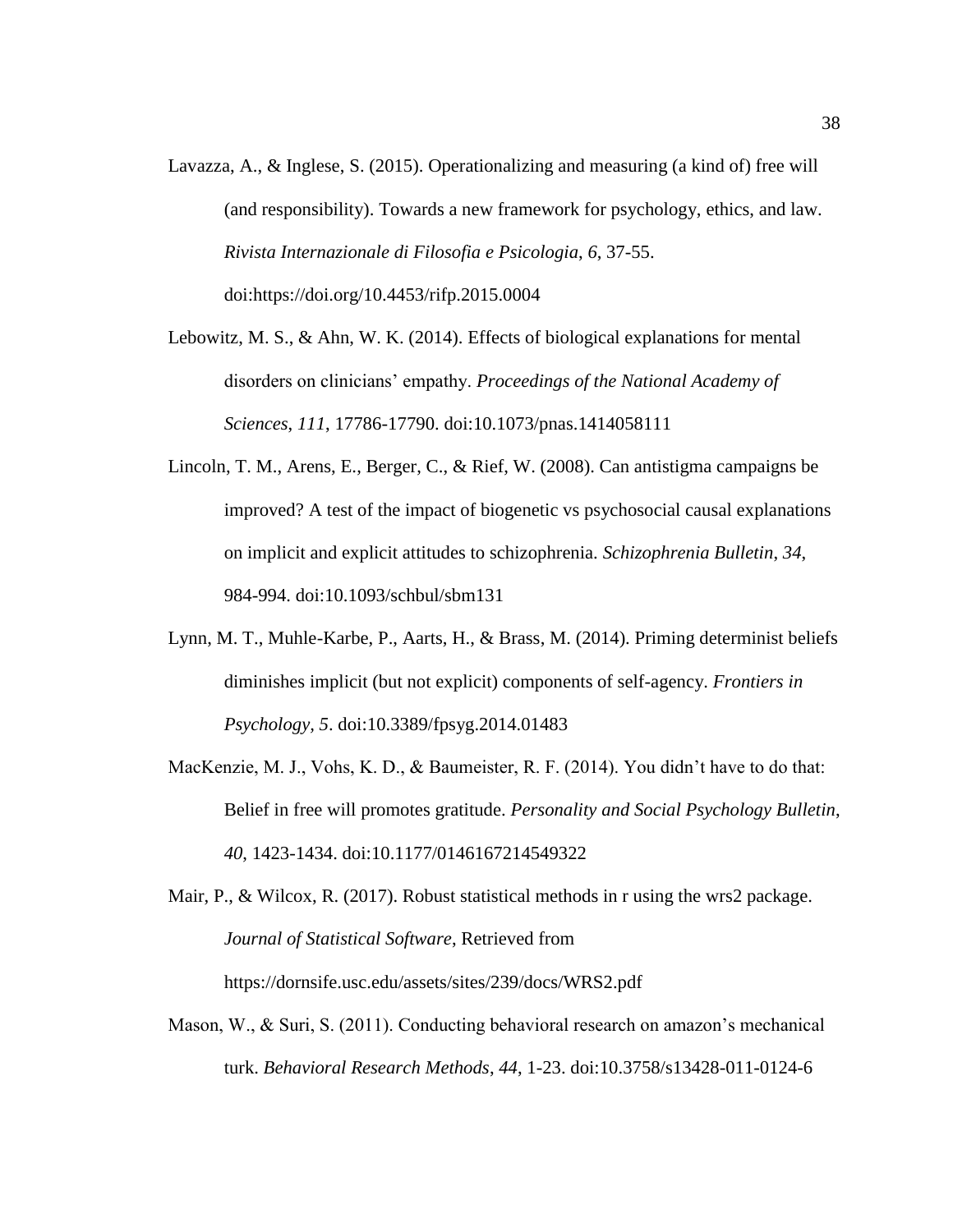Meynen, G. (2010). Free will and mental disorder: Exploring the relationship.

*Theoretical Medicine and Bioethics*, *31*, 429-443.

doi:10.1007/s11017-010-9158-5

- Monroe, A. E., & Malle, B. F. (2010). From uncaused will to conscious choice: The need to study, not speculate about people's folk concept of free will. *Review of Philosophy and Psychology*, *1*, 211-224. doi:10.1007/s13164-009-0010-7
- Monroe, A. E., Dillon, K. D., & Malle, B. F. (2014). Bringing free will down to Earth: People's psychological concept of free will and its role in moral judgment. *Consciousness and Cognition*, *27*, 100-108. doi:http://dx.doi.org/10.1016/j.concog.2014.04.011
- Monterosso, J., Royzman, E. B., & Schwartz, B. (2005). Explaining away responsibility: Effects of scientific explanation on perceived culpability. *Ethics & Behavior*, *15*, 139-158. doi:10.1207/s15327019eb1502\_4
- Nahmias, E. (2006). Folk fears about freedom and responsibility: Determinism vs. reductionism. *Journal of Cognition and Culture*, *6*, 215-237. doi:10.1163/156853706776931295
- Nahmias, E., Shepard, J., & Reuter, S. (2014). It's OK if 'my brain made me do it': People's intuitions about free will and neuroscientific prediction. *Cognition*, *133*, 502-516. doi:10.1016/j.cognition.2014.07.009
- O'Connor, C., Rees, G., & Joffe, H. (2012). Neuroscience in the public sphere. *Neuron*, 74, 220-226. doi:10.1016/j.neuron.2012.04.004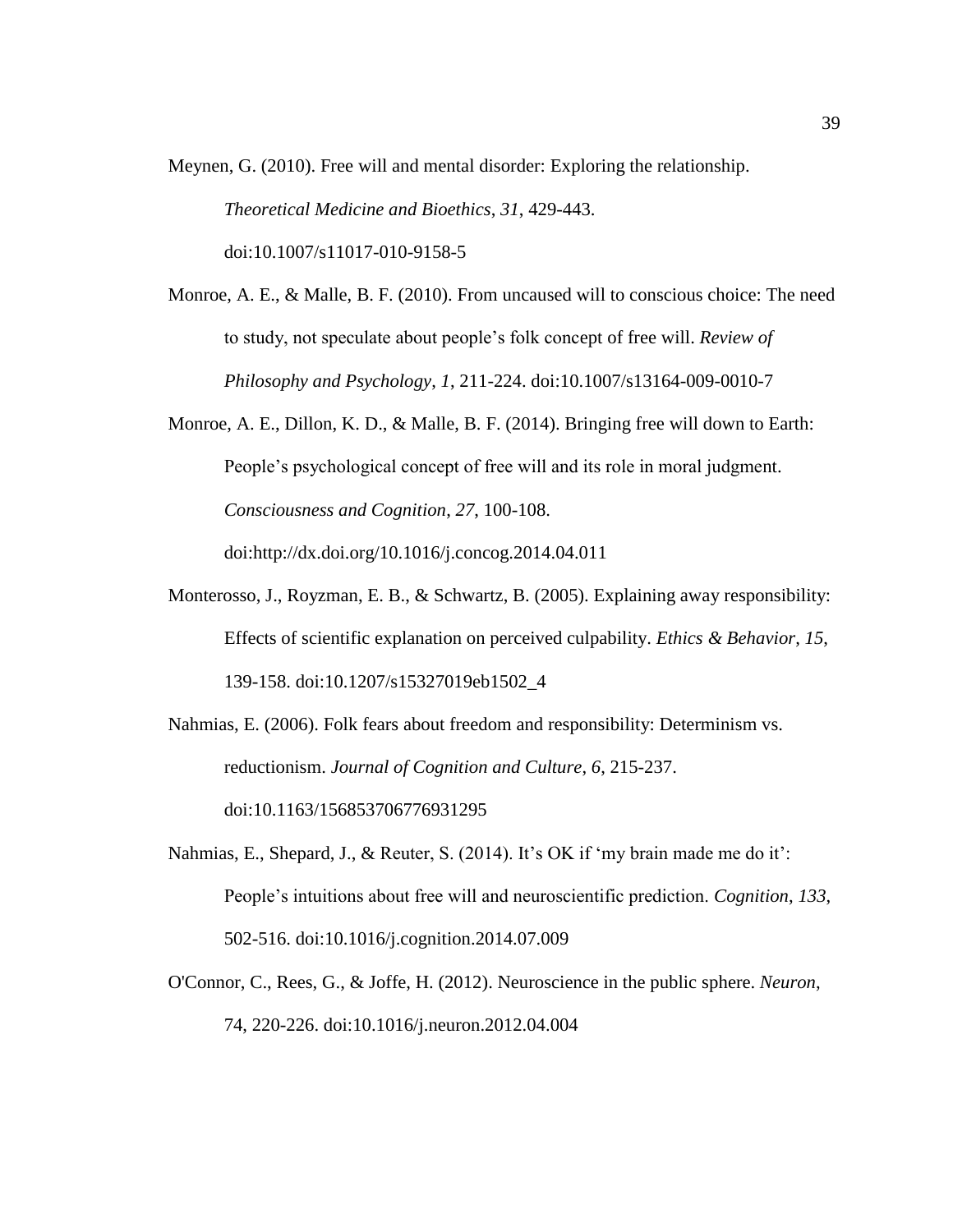- Ogletree, S. M. (2013). Doing the right thing: Determinism, moral responsibility and agency. *International Journal of Humanities and Social Sciences*, *3*, 1-7. doi:https://www.ijhssnet.com/journals/Vol\_3\_No\_13\_July\_2013/1.pdf
- Ogletree, S. M., Oberle, C. D., Harlow, J., & Bahruth, J. (2010). Perceptions of choice: Free will, moral responsibility, and mind-body dualism in humans, chimpanzees, and rats. *Journal of Social, Evolutionary, and Cultural Psychology, 4*, 142-155. doi:http://dx.doi.org/10.1037/h0099293
- Paulhus, D. L., & Carey, J. M. (2011a). *A history of the FAD-plus items*. Unpublished manuscript, Department of Psychology, University of British Columbia, Vancouver, Canada.
- Paulhus, D. L., & Carey, J. M. (2011b). The FAD-plus: Measuring lay beliefs regarding free will and related constructs. *Journal of Personality Assessment, 93*, 96-104. doi:10.1080/00223891.2010.528483
- Phelan, J. C. (2005). Geneticization of deviant behavior and consequences for stigma: The case of mental illness. *Journal of Health and Social Behavior, 46*, 307-322. doi:10.1177/002214650504600401
- Reavley, N. J., & Jorm, A. F. (2014). The Australian public's beliefs about the causes of schizophrenia: Associated factors and change over 16 years. *Psychiatry Research, 220*, 609-614. doi:10.1016/j.psychres.2014.07.016
- Rigoni, D., Kühn, S., Gaudino, G., Sartori, G., & Brass, M. (2012). Reducing self-control by weakening belief in free will. *Consciousness and Cognition, 21*, 1482-1490. doi:10.1016/j.concog.2012.04.004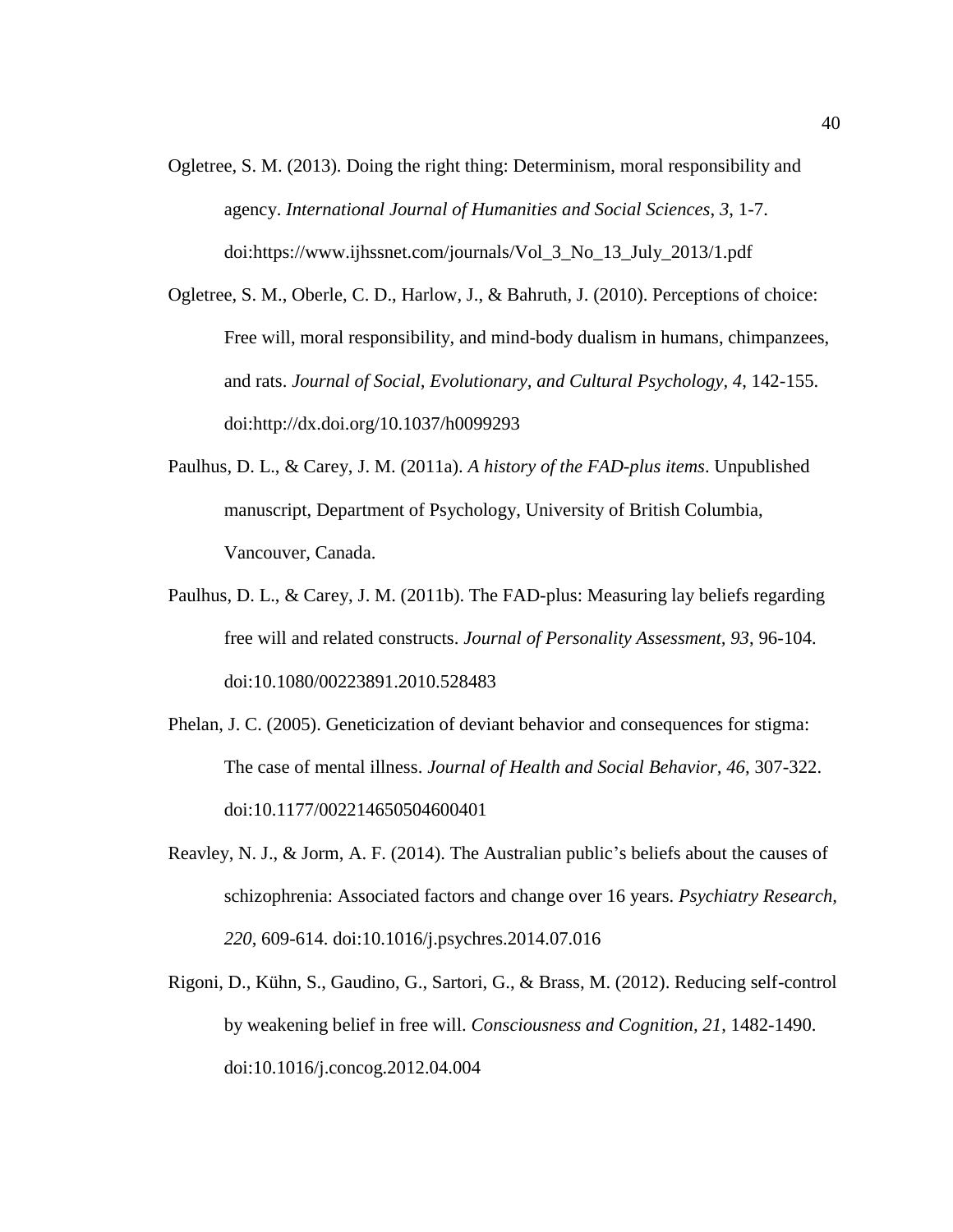- Rüsch, N., Todd, A. R., Bodenhausen, G. V., & Corrigan, P. W. (2010). Biogenetic models of psychopathology, implicit guilt, and mental illness stigma*. Psychiatry Research, 179*, 328-332. doi:10.1016/j.psychres.2009.09.010
- Schnittker, J. (2008). An uncertain revolution: Why the rise of a genetic model of mental illness has not increased tolerance. *Social Science & Medicine, 67*, 1370-1381. doi:10.1016/j.socscimed.2008.07.007
- Schomerus, G., Matschinger, H., & Angermeyer, M. C. (2006). Public beliefs about the causes of mental disorders revisited. *Psychiatry Research, 144*, 233-236. doi:10.1016/j.psychres.2006.05.002
- Schomerus, G., Matschinger, H., & Angermeyer, M. C. (2014). Causal beliefs of the public and social acceptance of persons with mental illness: A comparative analysis of schizophrenia, depression and alcohol dependence. *Psychological Medicine*, *44*, 303-314. doi:10.1017/S003329171300072X
- Schooler, J., Nadelhoffer, T., Nahmias, E., & Vohs, K. D. (2014). Measuring and manipulating beliefs and behaviors associated with free will. *Surrounding Free Will: Philosophy, Psychology, Neuroscience*, *72*, 72-94. doi:10.1093/acprof:oso/9780199333950.003.0005
- Scior, K., & Furnham, A. (2016). Causal beliefs about intellectual disability and schizophrenia and their relationship with awareness of the condition and social distance. *Psychiatry Research, 243*, 100-108. doi:10.1016/j.psychres.2016.06.019
- Shariff, A. F., Greene, J. D., Karremans, J. C., Luguri, J. B., Clark, C. J., Schooler, J. W., ... & Vohs, K. D. (2014). Free will and punishment: A mechanistic view of human